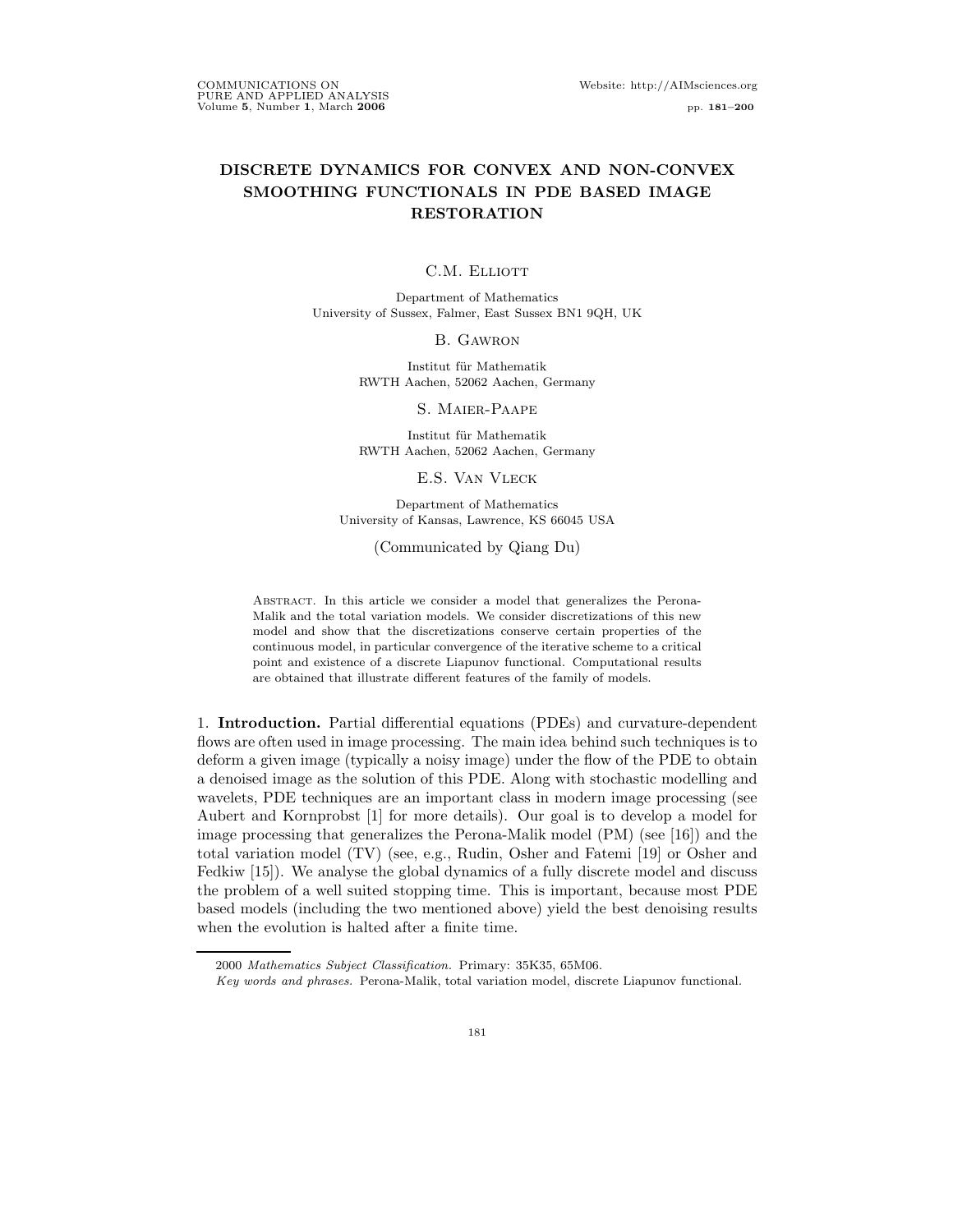Consider the following PDE on the domain  $\Omega \subset \mathbb{R}^2$ :

$$
-\varepsilon \Delta u_t + u_t = \nabla (g(|\nabla u|^2)\nabla u) \text{ in } \Omega \text{ for } t > 0
$$
  
\n
$$
\partial_\nu u = 0 \text{ on } \partial \Omega \text{ for } t > 0
$$
  
\n
$$
u(t)|_{t=0} = u_{noi} \text{ in } \Omega,
$$

where  $g : [0, \infty) \to [0, \infty)$  with

$$
g(s) = \frac{1}{(1 + \frac{s}{\gamma})^{\alpha}},
$$

and  $\varepsilon > 0$  and  $\alpha, \gamma > 0$  are parameters and  $\nu$  is the outward unit normal on  $\partial \Omega$ .

The initial condition  $u_{noi}$  is the noisy data (e.g. a picture) which is supposed to be denoised by the evolution of (1.1) without losing characteristic features like edges, for instance. Note that taking  $\varepsilon = 0$  and  $\alpha = 1$  in (1.1) delivers the (PM) model, whereas  $\varepsilon = 0$  and  $\alpha = 0.5$  with  $\gamma = 1$  represents a regularized version of the (TV) model, which is given by  $g(s) = \frac{1}{\sqrt{s}}$ .

Therefore our choice of g in  $(1.1)$  generalizes the PDE ansatz of both the PM and TV model. We also extend these models by a viscous  $\varepsilon$  regularization. This regularization leads to a well posed PDE problem even when g yields a non-convex variational problem. In this paper we focus mainly on the analysis and long time dynamics of a special discrete scheme associated to (1.1), which in effect yields a stable time stepping scheme for the forward parabolic and the forward-backward parabolic case (even if the regularization parameter  $\varepsilon$  is zero). The discrete scheme yields a linear system of equations and is stable for all choices of the time step and spatial mesh size.

The family of PDEs we consider includes several well-known, existing models. For instance, the regularization we employ is related to the regularization used in [3] and the well-posedness of regularized continuous Perona-Malik models was considered in [5]. Early experiments with similar models appear in [18] and discrete well-posedness for diffusion filtering is described in [20].

The choice of this special family of functions  $g = g_{\alpha,\gamma}$  is motivated by several considerations. There are some properties the evolution should have which lead to corresponding restrictions for g. For instance the condition  $g(0) = 1$  implies behavior almost like the heat equation when  $|\nabla u|$  is small. In other words it leads to isotropic smoothing in flat regions. At points near a steep edge the evolution locally should be stopped which yields the restriction  $\lim_{s\to\infty} g(s) = 0$ . In a more precise examination it turns out that the function  $b(s) = g(s) + 2sg'(s)$  plays an important role (see e.g. [1], Theorem 3.3.6 and [9], Section 3). The signs of  $g(|\nabla u|^2)$ and  $b(|\nabla u|^2)$  determine whether our equation is locally forward parabolic or not. If both are positive we have local parabolicity which leads to a smoothing model. But it is absolutely reasonable to consider a smoothing-enhancing model, i.e. a model where edges are smoothed out or enhanced depending on the steepness of the edge. This leads to a replacement of the condition  $b > 0$  by  $b(s) > 0$  for  $s \leq s_0$ and  $b(s) < 0$  for  $s > s_0$  for some threshold  $s_0 > 0$ . If in the considered point the condition  $|\nabla u|^2 > s_0$  is valid, we get a locally backward parabolic equation in the direction of sharpest increase, which leads to sharpening of significant edges. With our special choice of g this condition only depends on the parameter  $\alpha$ . We get a smoothing model for  $\alpha \leq \frac{1}{2}$  and a smoothing-enhancing one for  $\alpha > \frac{1}{2}$ .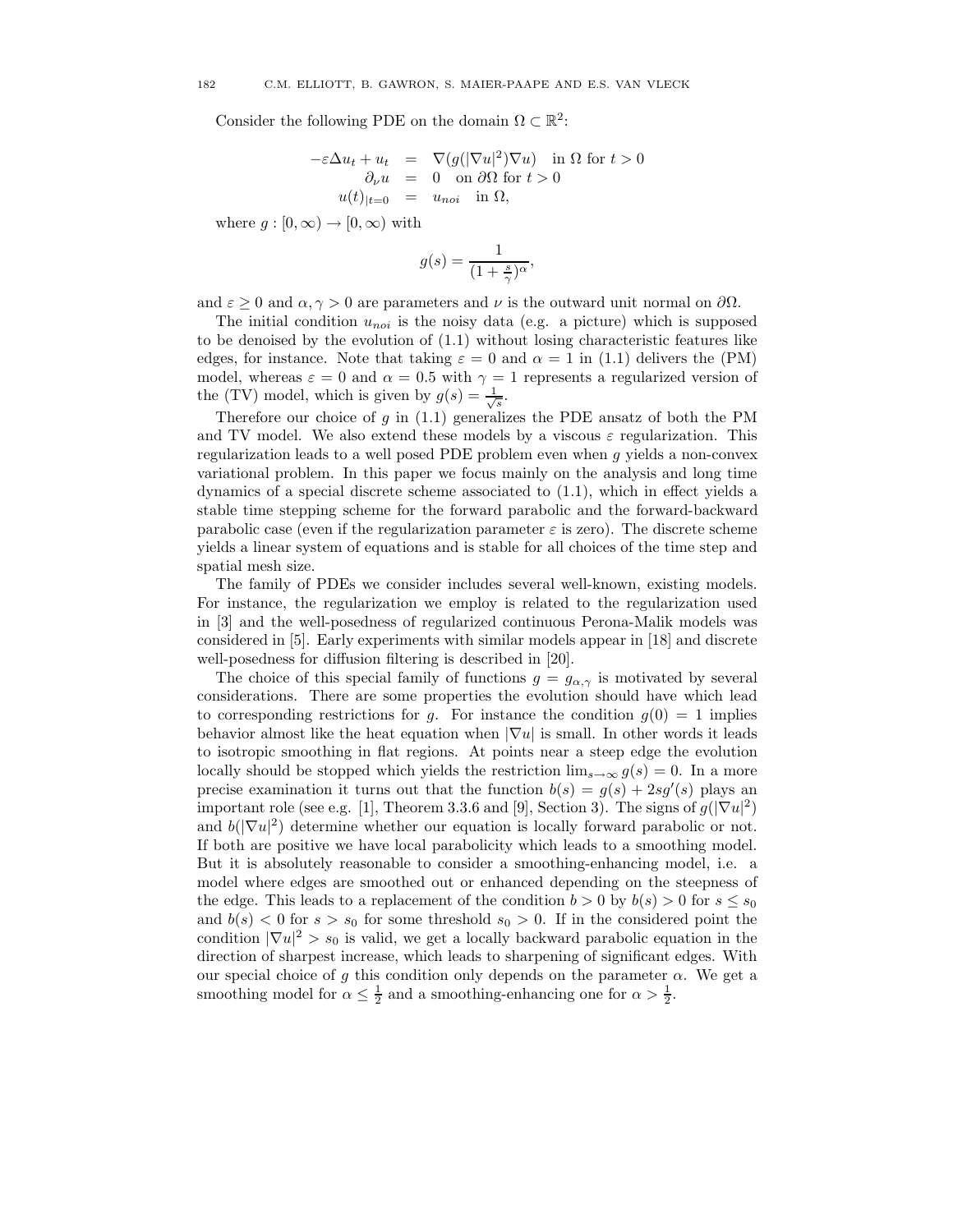Finally we mention some classical existence results for this equation. For  $\varepsilon > 0$ equation  $(2.6)$  (which generalizes  $(1.1)$  by having an optional reaction term depending on  $u_{noi}$ ) has a classical solution on a maximal time of existence  $(0, T)$  in an appropriate Banach space. For  $\varepsilon = 0$  we can generalize the problem by considering  $u \in BV(\Omega)$ . With the help of the notion of maximal operators one can prove the existence of a unique solution  $u = u(t) : [0, \infty) \to L^2(\Omega)$  of the generalized problem  $(1.1)$  in case of  $u_{noi} \in BV(\Omega)$ , see [1], Theorem 3.3.1.

This paper is outlined as follows. In Section 2 we introduce the continuous models we will consider, and state two energy–based stopping criteria. In Section 3 we describe the discretization of our PDE on which the following numerical analysis is build on. Many properties of the continuous model can be preserved for the discrete model. For instance, both continuous and discrete models posses a Liapunov functional. Furthermore, the discrete models we consider inherit natural invariance properties like conservation of the average value or gray-level shift invariance from the continuous model (see Section 3). They will be useful to prove the convergence theorem in Section 4 and the existence of a discrete Liapunov functional. In the Appendix we report on some computations using the discretization from above and both stopping methods and on technical details on the discrete realizations of the differential operators involved.

2. Models. In this section we introduce two different parameter–depending models for image restoration based on a PDE flow of  $(1.1)$  and  $(2.6)$ . The comparison of these models induced by different parameters is done as follows. We choose a target data  $u_{tar}$ , a function on  $\Omega = [0, 1]^2$  showing some geometric figures (see Figure 1). As initial data for (1.1) we use (Figure 2):

$$
u_{noi} = u_{tar} + \text{``noise''}.
$$
\n
$$
(2.1)
$$

Besides finding good parameters, an important issue will be to find a good stopping criterion, i.e., some stopping time  $t^*$  at which the denoising procedure is halted. Unfortunately (except for some special cases, like the heat equation model [6]) there is no satisfactory answer. In case  $u_{tar}$  is known (as in our case), one could choose as  $t^*$  that time t when  $||u(t) - u_{tar}||_{L^2}$  stops decreasing. The closer  $u(t^*)$  gets to  $u_{tar}$ for some stopping time  $t^* > 0$ , the better the reconstruction of the original picture works.

For practical applications, however,  $u_{tar}$  is usually not known. Therefore we need different stopping criteria for the denoising procedure which take this into account (see, e.g., [17] and the references therein for a more detailed discussion of stopping time techniques).

We define the function  $H(s)$  by  $H'(s) = \frac{1}{2}g(s)$ , i.e.,

$$
H(s) = \frac{1}{2} \gamma \log(1 + \frac{s}{\gamma}) \qquad \text{for } \alpha = 1 \tag{2.2}
$$

and otherwise

$$
H(s) = \frac{1}{2(1-\alpha)} \gamma \left[ (1 + \frac{s}{\gamma})^{1-\alpha} - 1 \right].
$$
 (2.3)

We see that  $H(0) = 0$  and  $H'(s) > 0$  which implies  $H(s) \geq 0$ . From  $g'(s) < 0$  we deduce that H is non-convex. With the additional parameter  $\lambda > 0$  we construct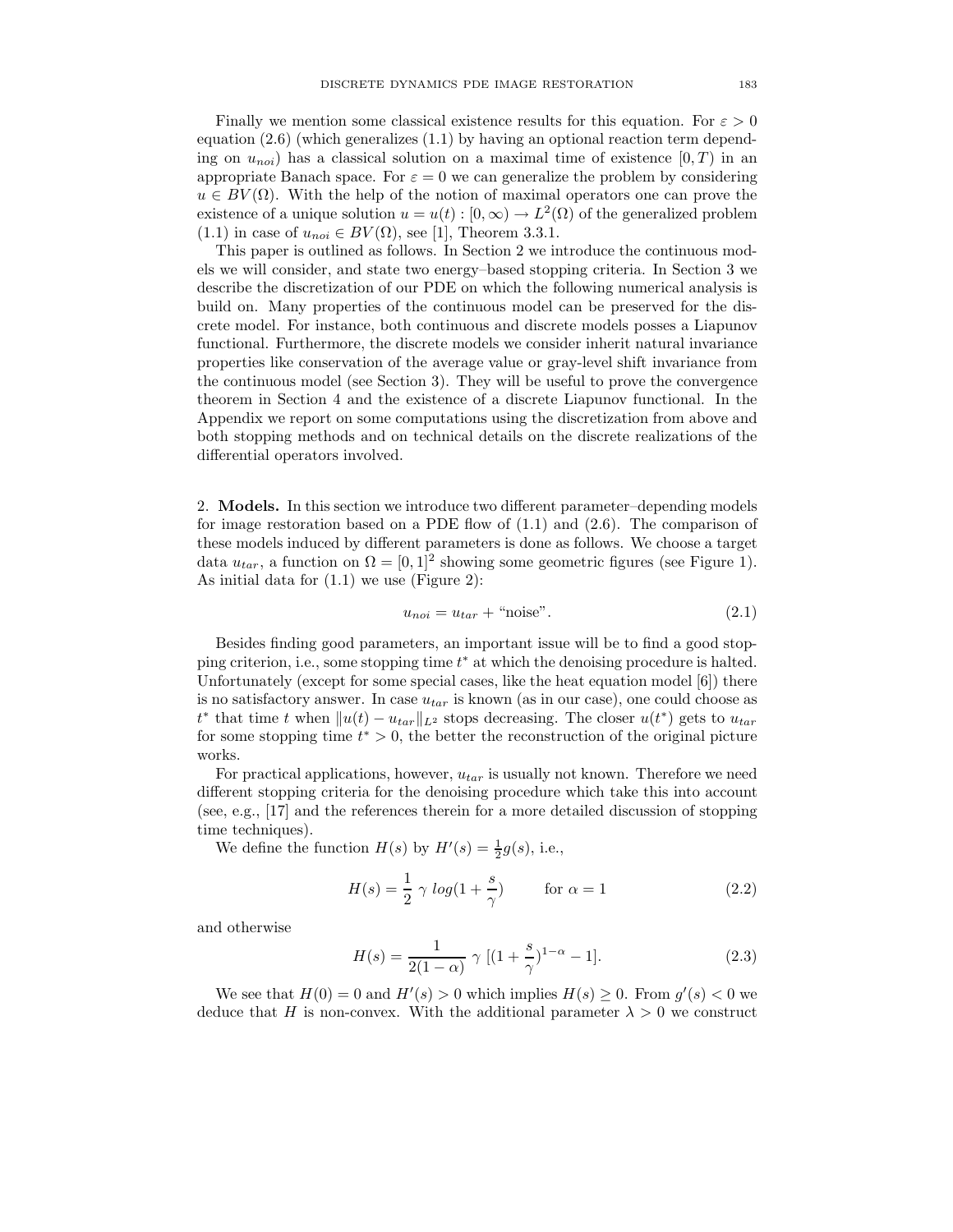

FIGURE 2.  $u_{noi}$ 

an energy functional given by

$$
G(u_{noi}, u) := \frac{\lambda}{2} \|u_{noi} - u\|_{L^2}^2 + \int_{\Omega} H(|\nabla u|^2) \ dx.
$$
 (2.4)

The first term measures the fidelity of the image  $u$  with the original noisy image  $u_{noi}$  whereas the second term measures the smoothness of the image u. In order to vary the balance of these two measures one has the scalar  $\lambda$ . Based on this energy functional we tested two different methods : Method (1):

Set  $\lambda = \lambda_1$ . Solve (1.1) and stop when  $E(u_{noi}, t) := G(u_{noi}, u(t))$  achieves a first local minimum in  $t$ . Note that the integral of  $H$  in  $(2.4)$  is a Liapunov functional for the evolution of (1.1). Therefore our stopping criterion balances the smoothing evolution of (1.1) represented by the term  $\int_{\Omega} H(|\nabla u|^2) dx$  with a fidelity term  $\frac{\lambda_1}{2} \| u_{noi} - u \|_{L^2}^2$  that punishes u going too far away from  $u_{noi}$ . In our numerical implementation we will see that for any discrete solution of (1.1)  $u \rightarrow c_{noi}$  for  $t \to \infty$  (see Lemma 3.2 and Corollary 4.2). Here  $c_{noi} \in \mathbb{R}$  is the average gray–level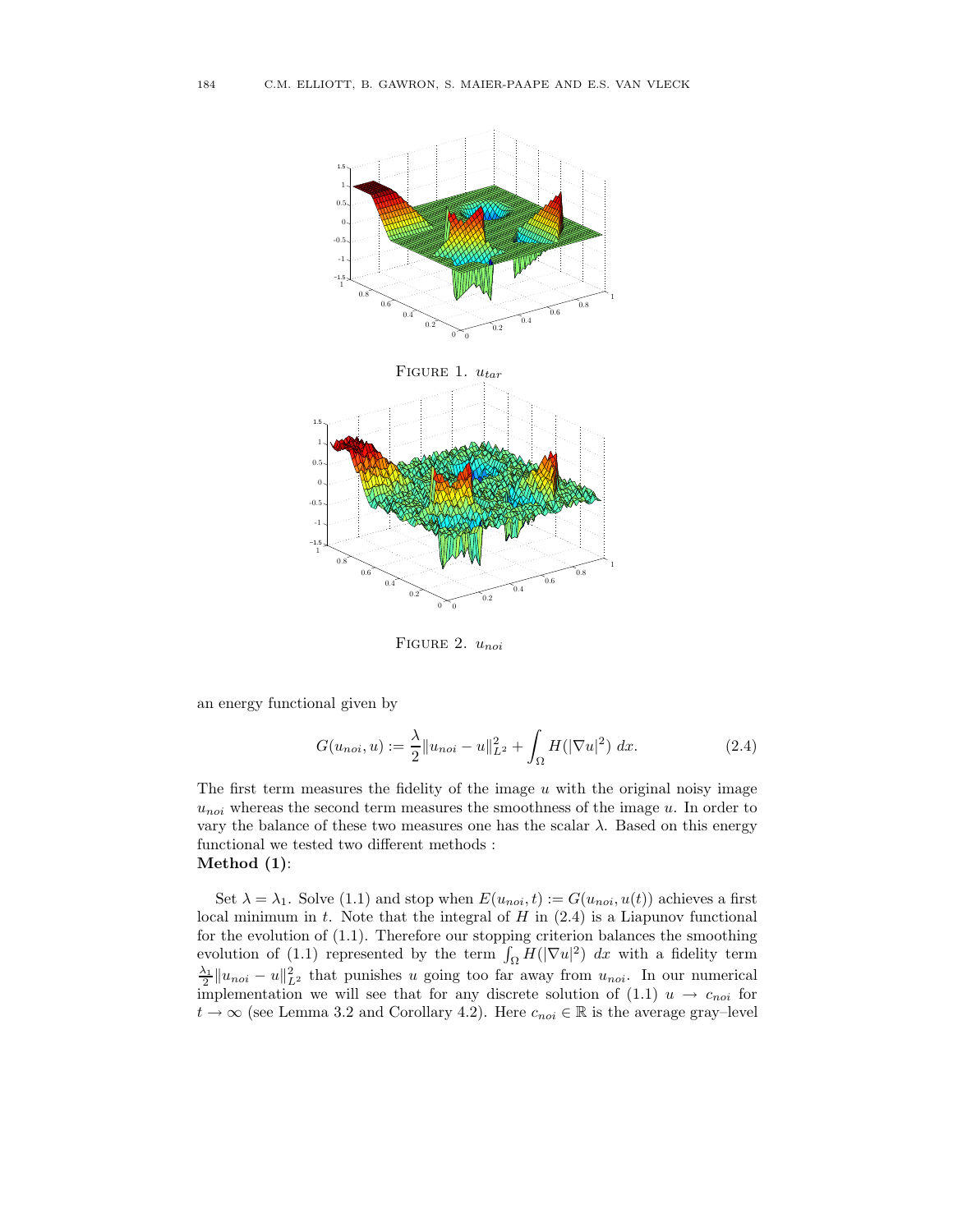of  $u_{noi}$ . Therefore we get

$$
E(u_{noi}, t) \to \frac{\lambda_1}{2} ||u_{noi} - c_{noi}||_{L^2}^2 \text{ for } t \to \infty.
$$

Furthermore we will prove that  $E(u_{noi}, .)$  is decreasing for small t (see Corollary 3.4). If  $u_{noi}$  is sufficiently smooth we can choose  $\lambda_1$  large enough to achieve

$$
E(u_{noi}, 0) = \int_{\Omega} H(|\nabla u_{noi}|^2) dx \le \frac{\lambda_1}{2} ||u_{noi} - c_{noi}||_{L^2}^2
$$
 (2.5)

and a positive finite minimum of  $E(u_{noi}, \cdot)$  is guaranteed yielding a well defined stopping criterion. For practical application  $u_{noi}$  will in general not be smooth. However, due to discretization the integral above will be replaced by a finite sum which has finite value. Again, sufficiently large  $\lambda_1$  yields a well defined stopping criterion. In fact choosing  $\lambda_1$  such that the inequality in (2.5) is an equality will always work.

In our second method we depart from the evolution (1.1) and consider the gradient flow for the energy (2.4):

## Method (2):

Instead of the PDE (1.1) we consider:

$$
-\varepsilon \Delta u_t + u_t = \nabla(g(|\nabla u|^2)\nabla u) + \lambda_2(u_{noi} - u) \text{ in } \Omega \text{ for } t > 0
$$
  
\n
$$
\partial_\nu u = 0 \text{ on } \partial\Omega \text{ for } t > 0
$$
  
\n
$$
u(t)|_{t=0} = u_{noi} \text{ in } \Omega,
$$
\n(2.6)

where  $\lambda_2 > 0$ . This evolution is a  $H^1$  gradient flow for the energy functional  $G(u_{noi}, u)$  with  $\lambda = \lambda_2$ . Notice that Nordstrom [14] has used the same fidelity term (following  $\lambda_2$ ) in a modified Perona–Malik model.

We will show that the discrete solution u of (2.6) converges as  $t \to \infty$  (see Theorem 4.1) and we stop when  $u$  reaches a small neighborhood of a steady state, i.e., the evolution is halted when

$$
\frac{\|u(t^* + \Delta t) - u(t^*)\|_{L^2}}{\Delta t} \le tol \tag{2.7}
$$

for some fixed small tolerance  $tol > 0$  and at some discrete time point  $t^* > 0$ . The reaction term in (2.6) then ensures similarity to the original image. One easily verifies that the PDE (2.6) is a gradient flow for the Liapunov functional  $E(u_{noi}, \cdot)$ . For Method 2 one should note that the steady state problem is independent of  $\varepsilon$ . This is reflected in the numerical results.

In both methods the problem of selecting a stopping time is replaced by the problem of selecting good parameters (e.g.  $\varepsilon$  or  $\lambda_i$ ). Hence we end up having a parameter identification problem. Therefore at the first glance nothing is gained. However, parameters may be fixed after testing on problems with known optimal solutions. The optimal stopping is then bypassed, because everything is included in the algorithm. Furthermore, recently developed techniques of Aujol and Gilboa [2] may be used to automatically select the  $\lambda_i$  parameter using SNR (signal to noise ratio) based estimates on the quality of the stopping time  $t^*$  depending on  $\lambda_i$ .

3. Numerical Algorithm, Invariance Properties and Liapunov Functional. In this section we describe how the evolution equations described in Section 2 are implemented as a discrete scheme.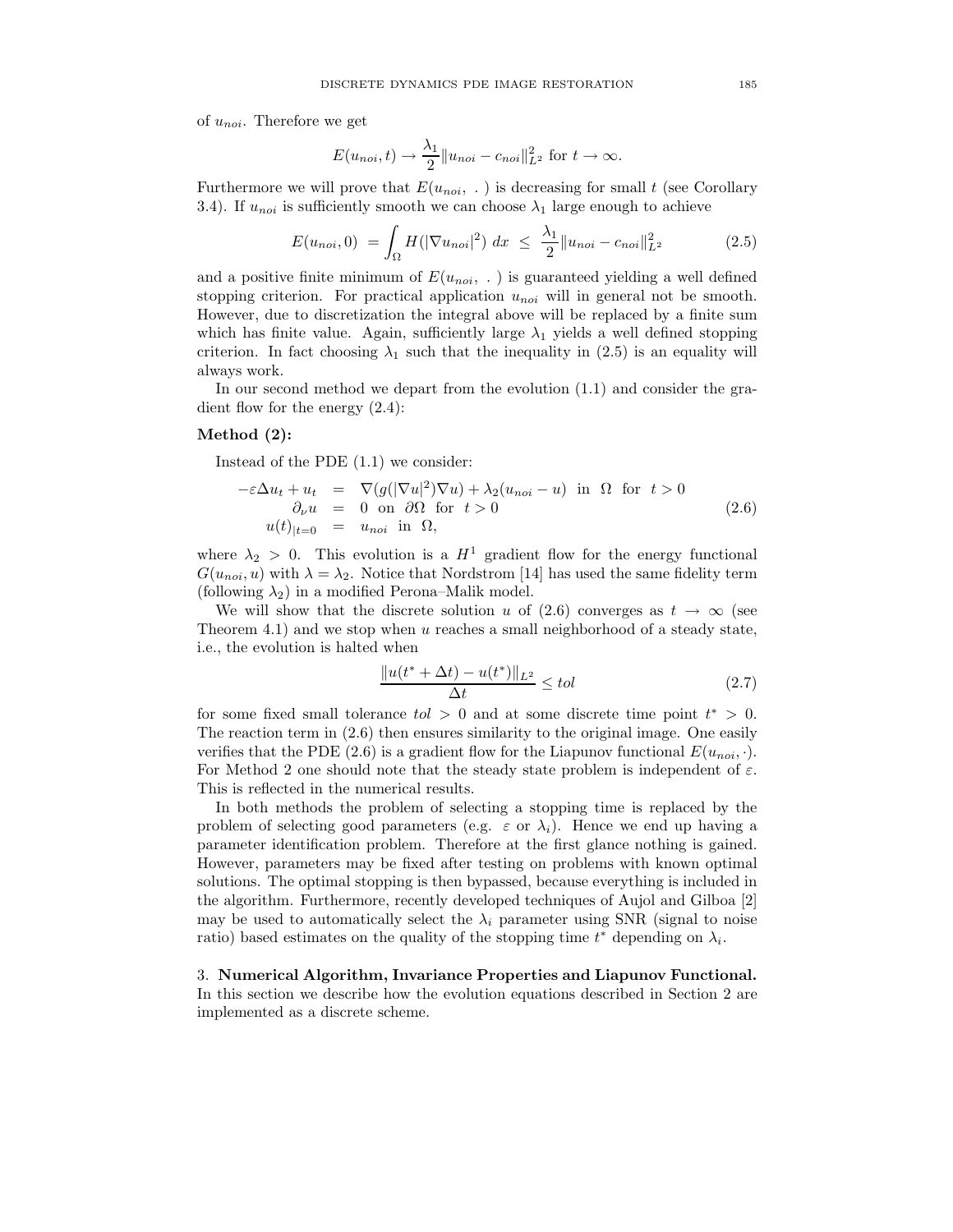If we consider the evolutions  $(1.1)$  and  $(2.6)$  we see that  $(2.6)$  includes  $(1.1)$  by setting  $\lambda_2 = 0$ . Corresponding to that we set  $\lambda_2 = 0$  in the algorithm, if we work with **Method (1)**. We give a formal derivation of our algorithm: First we rewrite the original evolution with  $\overline{g} := g - 1$  to

$$
-\varepsilon \Delta u_t + u_t = \nabla(g(|\nabla u|^2)\nabla u) + \lambda_2(u(0) - u) \n= \nabla(\bar{g}(|\nabla u|^2)\nabla u) + \Delta u + \lambda_2(u(0) - u)
$$
\n(3.1)

and discretize the time and space. We use the time discretization  $t_0 = 0, t_{n+1} =$  $t_n + \Delta t^n$ . The width of the time steps  $\Delta t^n$  can be constant or regulated in an adaptive way. However in the following we shall assume that  $\{\Delta t^n\}$  is bounded. To discretize the space variable of the function  $u^n = u(t_n)$ :  $\Omega \to \mathbb{R}$  we replace  $\Omega = [0, 1]^2$  by an equidistant grid of  $d^2$  points (see the Appendix). Hence any function  $v: \Omega \to \mathbb{R}$  has a discrete counterpart  $v \in \mathbb{R}^{d^2}$ . In order to discretize (3.1) we replace the differential operators with difference operators that act on  $v \in \mathbb{R}^{d^2}$ . The details are contained in the Appendix. For instance  $\Delta_d \in \mathbb{R}^{d^2 \times d^2}$  is a discrete analog of the Laplacian.  $B: \mathbb{R}^{d^2} \times \mathbb{R}^{d^2} \to \mathbb{R}^{d^2}$  is used to approximate  $|\nabla v|^2 \approx B(v, v)$  and B in turn is used to define  $D(v) \in \mathbb{R}^{d^2 \times d^2}$  for  $v \in \mathbb{R}^{d^2}$  (see (5.5)) such that  $D(v)$   $v \approx \nabla(\overline{g}(\sqrt{|\nabla v|^2} \nabla v)).$ 

Consider the discretized initial function  $u^0 = u(0) = u_{noi} \in \mathbb{R}^{d^2}$  and compute iteratively the solutions at later times  $u^1 = u(t_1), u^2 = u(t_2), \dots$  The time derivative is approximated by  $u_t \approx \frac{u^{n+1}-u^n}{\Delta t^n}$  and using the difference operators used to approximate the differential operators we obtain

$$
(-\varepsilon \Delta_d + I) \frac{u^{n+1} - u^n}{\Delta t^n} = D(u^n)u^n + \Delta_d u^{n+1} + \lambda_2 (u^0 - u^{n+1}).
$$

If we order the terms with  $u^{n+1}$  to the left hand side this is equivalent to the iterative scheme:

$$
C_n u^{n+1} = A u^n + \Delta t^n [D(u^n) u^n + \lambda_2 u^0]
$$
\n(3.2)

with

$$
A = I - \varepsilon \Delta_d \in \mathbb{R}^{d^2 \times d^2}
$$

and

$$
C_n = A + \Delta t^n (\lambda_2 I - \Delta_d) \in \mathbb{R}^{d^2 \times d^2}.
$$

This is a well posed discrete scheme since  $C_n$  is symmetric positive definite and in particular bijective for all  $\Delta t^n > 0$  and  $\varepsilon \geq 0$ .

To see this we write  $C_n$  as  $C_n = \zeta_1 I - \zeta_2 \Delta_d$  with  $\zeta_1, \zeta_2 > 0$ . In terms of the proof of Lemma 5.1 (see the Appendix) we obtain

$$
(C_n v, v) = \sum_{i=1}^{d^2} a_i^2 (\zeta_1 + \zeta_2 \mu_i) > 0 \text{ for all } v \neq 0,
$$

where  $(\cdot, \cdot)$  is the standard Euclidean inner product on  $\mathbb{R}^{d^2}$ . The symmetry of  $C_n$ follows from the symmetry of  $\Delta_d$  and I.

The scheme (3.2) is a linearised implicit scheme. In the following we show that it is stable and convergent as  $n \to \infty$  independent of the grid size. This means that it has computational advantages over explicit schemes which require grid dependent time step restrictions and which do not necessarily converge as  $n \to \infty$ . Furthermore the matrix  $C_n$  has constant coefficients and hence can be solved by a fast Fourier transform if so desired. For large grids the discretization is very efficient.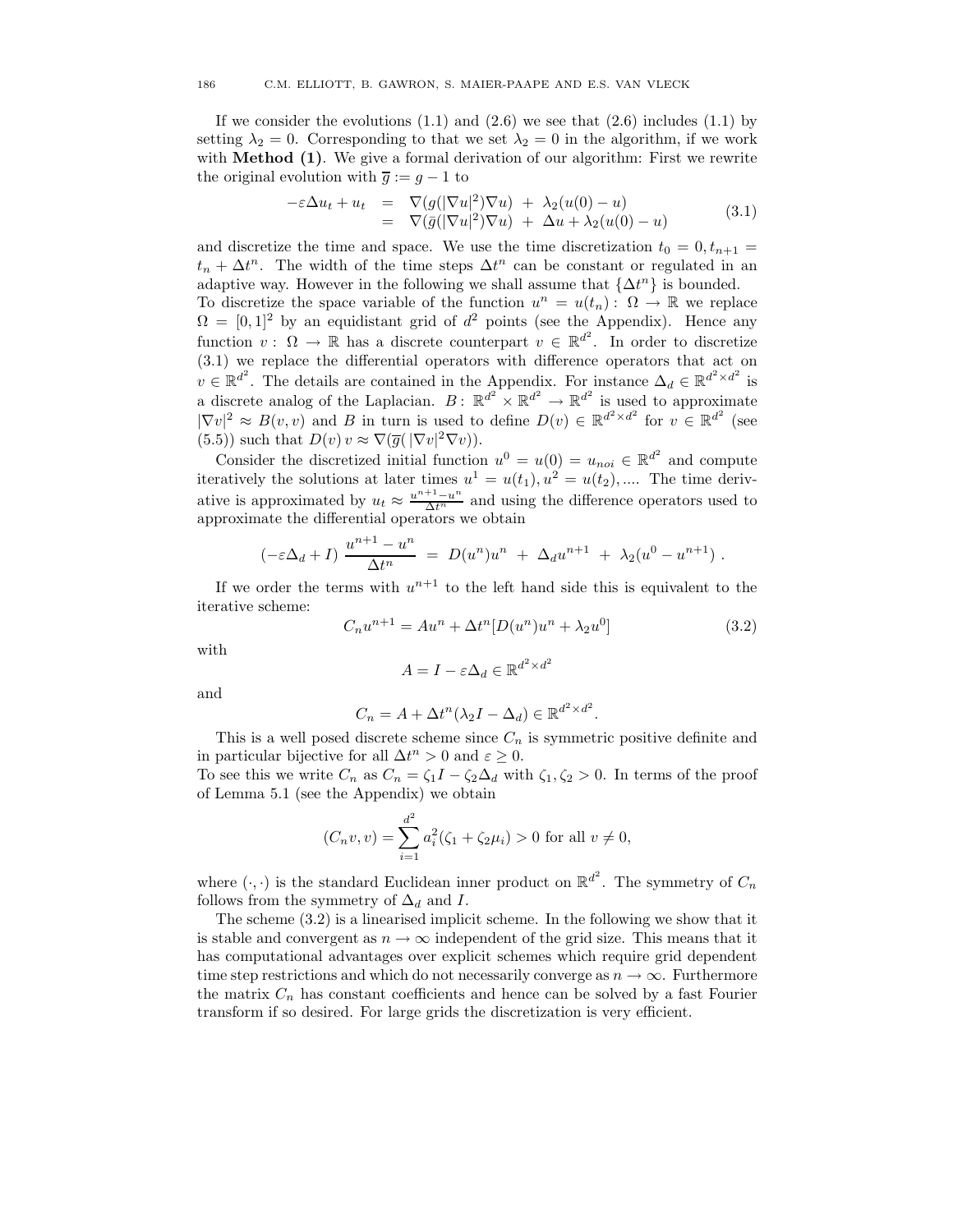With this discretization of the evolution it is easy to see that the average value of u is conserved. Furthermore we have gray-level shift invariance. To be more precise:

**Lemma 3.1.** Given the iterative scheme  $(3.2)$  the equation

$$
(\mathbb{1}, u^n) = (\mathbb{1}, u^0)
$$

holds for all n.

**Lemma 3.2.** Let  $u^0$  generate the sequence  $(u^n)$  via  $(3.2)$  with equal time steps  $\Delta t^n = n \Delta t$  for all  $n \in \mathbb{N}$  and let  $K \in \mathbb{R}$  be given, then the modified start vector  $\tilde{u}^0 = u^0 + K$  1 generates the sequence  $(\tilde{u}^n) = (u^n + K)$ .

A formal calculation shows that the right hand side of (2.4) with  $\lambda_2$  instead of  $\lambda$ gives a Liapunov functional for (2.6). This leads to the conjecture that the iterative scheme (3.2) has the discrete Liapunov functional  $J : \mathbb{R}^{d^2} \to \mathbb{R}$ ,

$$
J(u) = \frac{\lambda_2}{2} ||u^0 - u||_2^2 + \frac{1}{d^2} \Big( \mathbb{1}, H(B(u, u)) \Big), \tag{3.3}
$$

where  $\|\cdot\|_p$  is introduced in the Appendix (see (5.1)).

**Theorem 3.3.** For the sequence  $(u^n)$  generated from  $(3.2)$  and some constant  $c_2 >$ 0 the inequality

$$
J(u^{n+1}) + \frac{c_2}{\Delta t^n} \|u^{n+1} - u^n\|_2^2 \le J(u^n) \text{ holds for all } n \in \mathbb{N}_0.
$$
 (3.4)

In particular, J is a discrete Liapunov functional for **Method (2)**. Setting  $\lambda_2 = 0$ it is also a discrete Liapunov functional for Method (1).

*Proof.* If we use Taylor expansion of J around  $u^n$  and the shortcut  $h = u^{n+1} - u^n$ , we receive  $a \xi \in \{su^n + (1-s)u^{n+1} \mid s \in [0,1]\} \subset \mathbb{R}^{d^2}$  with:

$$
d^{2}(J(u^{n+1}) - J(u^{n}))
$$
  
=  $(\mathbb{1}, \lambda_{2}(u^{n} - u^{0}) \circ h + g(B(u^{n}, u^{n})) \circ B(u^{n}, h))$   
+  $\frac{1}{2}(\mathbb{1}, \lambda_{2}h^{2} + 2g'(B(\xi, \xi)) \circ B(\xi, h)^{2} + g(B(\xi, \xi)) \circ B(h, h))$   
 $g' \leq 0$   
 $\left(\mathbb{1}, \lambda_{2}\left(\frac{u^{n+1} + u_{n}}{2} - u^{0}\right) \circ h + g(B(u^{n}, u^{n})) \circ B(u^{n}, h)\right)$   
+  $\left(\mathbb{1}, \frac{1}{2}g(B(\xi, \xi)) \circ B(h, h)\right)$   
 $g^{-1} = \frac{g}{2}$   
 $\leq 0$   
 $\left(\mathbb{1}, \lambda_{2}\left(\frac{u^{n+1} + u^{n}}{2} - u^{0}\right) \circ h + g(B(u^{n}, u^{n})) \circ B(u^{n}, h) + \frac{1}{2}B(h, h)\right)$   
 $\left(5.8\right),\left(5.6\right),\left(3.2\right) - \left(\frac{\lambda_{2}}{2} + \frac{1}{\Delta t^{n}}\right)(h, h) - \left(\frac{1}{2} + \frac{\varepsilon}{\Delta t^{n}}\right)(h, -\Delta_{d}h)$   
 $\leq -\frac{1}{\Delta t^{n}}(h, h).$ 

since  $-\Delta_d$  is positive (see Lemma 5.1).

 $\Box$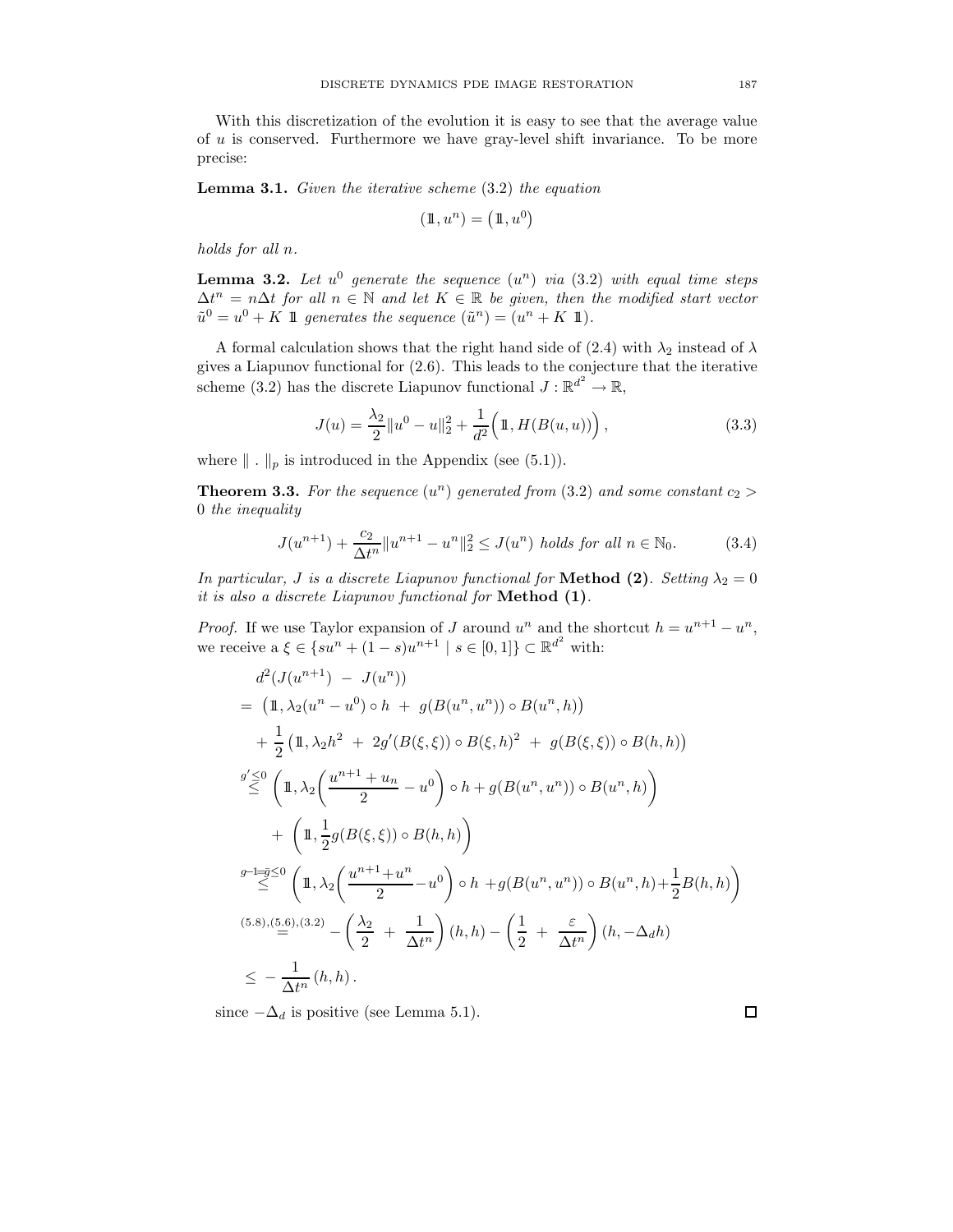In particular, for  $\lambda_2 = 0$  and  $n = 0$  from (3.4):

$$
\left(\mathbb{1}, H(B(u^1, u^1))\right) - \left(\mathbb{1}, H(B(u^0, u^0))\right) \leq -\frac{1}{\Delta t^0} \left(u^1 - u^0, u^1 - u^0\right). \tag{3.5}
$$

These results can be applied to **Method** (1): If we discretize the functional (2.4), we obtain  $K: \mathbb{R}^{d^2} \to \mathbb{R}$ ,

$$
K(u) := \frac{\lambda_1}{2} ||u^0 - u||_2^2 + \frac{1}{d^2} (\mathbb{1}, H(B(u, u))).
$$

The following corollary gives conditions under which **Method 1** is justified:

**Corollary 3.4.** If the sequence  $(u^n)$  is generated from (3.2) with  $\lambda_2 = 0$  and the first time step  $\Delta t^0$  fulfills  $\Delta t^0 \leq \frac{2}{\lambda_1}$ , then

$$
K(u^1) \le K(u^0).
$$

In particular, the discretized version of functional (2.4) of Method 1 decreases at the beginning of the iteration.

*Proof.* We set  $h = u^1 - u^0$ :

$$
d^{2} \left(K(u^{1}) - K(u^{0})\right) \stackrel{(3.5)}{\leq} \left(\frac{\lambda_{1}}{2} - \frac{1}{\Delta t^{0}}\right)(h, h) \leq 0,
$$

if we choose  $\Delta t^0 \leq \frac{2}{\lambda_1}$ .

4. Convergence. Due to the conservation of the average value (Lemma 3.1) and the gray-level shift invariance (Lemma 3.2) we can restrict to the subspace  $W =$  ${u \in \mathbb{R}^{d^2} | (\mathbb{1}, u) = 0}$  of functions with mass zero.

**Theorem 4.1.** Assume  $\alpha \in [0, \frac{1}{2}]$  and  $u^0 \in W$  and let arbitrary positive constants  $0 < c < C$  be given. If  $c < \Delta t^n < C$  for all n then the sequence  $(u^n)$  constructed by (3.2) (with  $\varepsilon \geq 0$ ) converges to a unique critical point u satisfying the condition:

$$
-\Delta_d u = D(u)u + \lambda_2(u^0 - u). \tag{4.1}
$$

 $\Box$ 

*Proof.* The concept of this proof is adapted from [4] and [8]. We define  $p = 1 - \alpha$ and  $\tilde{p} = 2p$ . Then  $p \in [\frac{1}{2}, 1]$  and  $\tilde{p} \in [1, 2]$ .

It is easy to see that for nonnegative numbers  $a, b$  the following inequality holds:

$$
a^p - b^p \le |a - b|^p.
$$

We deduce from Hölder's inequality:

$$
a^p + b^p \le 2^{1-p}(a+b)^p. \tag{4.2}
$$

This yields for nonnegative numbers  $a, b, c, d$ :

$$
(ap - bp)2 + (cp - dp)2 \le |a - b|2p + |c - d|2p \le 21-p [(a - b)2 + (c - d)2]p.
$$
 (4.3)

The bilinear form  $B(u, u) = (D_x u) \circ (D_x u) + (D_y u) \circ (D_y u)$  (see (5.4)) is a vector with components of the form

$$
(u_i - u_j)^2 + (u_k - u_l)^2
$$

for some indices  $i, j, k, l \in 1, ..., d^2$ . This follows from the simple structure of the matrices  $D_x$  and  $D_y$  (see (5.2) and (5.3)), which approximate the differential operators  $\partial_x$  and  $\partial_y$ . We infer: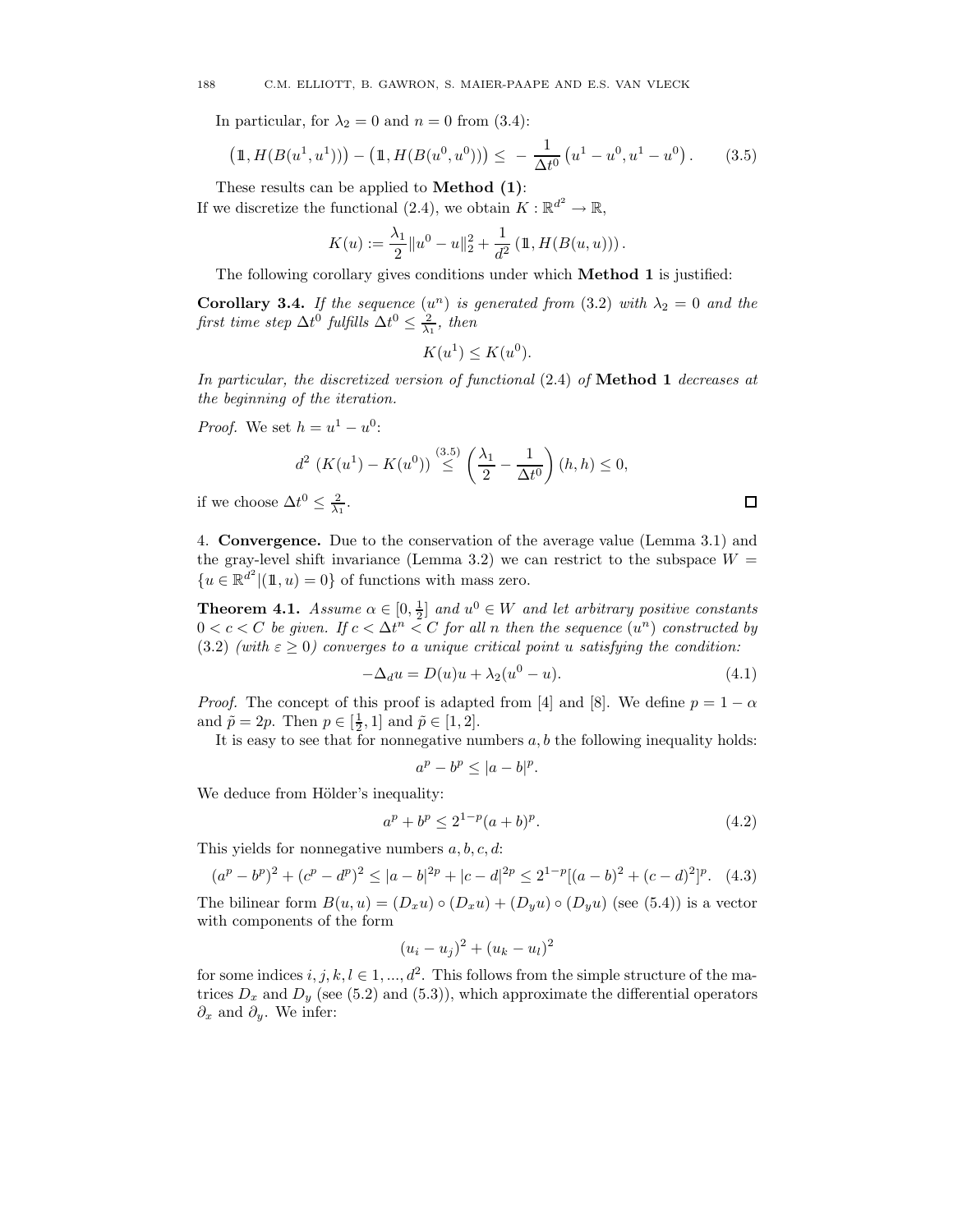$$
\frac{1}{d^2}(\mathbb{1}, B(|u|^p, |u|^p)) = \frac{1}{d^2} \sum [(|u_i|^p - |u_j|^p)^2 + (|u_k|^p - |u_l|^p)^2]
$$
\n
$$
\stackrel{(4.3)}{\leq} 2^{1-p} \frac{1}{d^2} \sum [(|u_i| - |u_j|)^2 + (|u_k| - |u_l|)^2]^p
$$
\n
$$
\leq 2^{1-p} \frac{1}{d^2} \sum [(u_i - u_j)^2 + (u_k - u_l)^2]^p
$$
\n
$$
= 2^{1-p} \frac{1}{d^2} (\mathbb{1}, B(u, u)^p). \tag{4.4}
$$

Finally we obtain a discrete Poincare inequality: There is a constant  $c_1 > 0$  so that for all  $\tilde{p} \in [1, 2]$  and  $u \in W$  we have:

$$
c_1 \|u\|_p^{\tilde{p}} = c_1 \frac{1}{d^2} (\mathbb{1}, |u|^{2p}) = c_1 \frac{1}{d^2} (|u|^p, |u|^p)
$$
  
\n
$$
\leq \frac{1}{d^2} (|u|^p, -\Delta_d |u|^p) \stackrel{(5.6)}{=} \frac{1}{d^2} (\mathbb{1}, B(|u|^p, |u|^p))
$$
  
\n
$$
\leq \frac{4.4}{d^2} \frac{1}{2^{1-p} \frac{1}{d^2} (\mathbb{1}, B(u, u)^p).}
$$
\n(4.5)

We have  $\alpha \in [0, \frac{1}{2}]$  and therefore (see (2.3)):

$$
H(s) = \frac{1}{2(1-\alpha)} \gamma \left[ \left( 1 + \frac{s}{\gamma} \right)^{1-\alpha} - 1 \right] = \frac{1}{2p} \gamma \left[ \left( 1 + \frac{s}{\gamma} \right)^p - 1 \right]
$$
  
\n
$$
\geq \frac{(4.2)}{2p} \gamma \left[ \frac{1 + \left( \frac{s}{\gamma} \right)^p}{2^{1-p}} - 1 \right] = c_3 s^p - k
$$
\n(4.6)

for  $s \geq 0$  and some constants  $c_3 > 0$ ,  $k \in \mathbb{R}$ .

From Theorem 3.3 we deduce that the sequence  $u^n$  is bounded in the  $\tilde{p}$ -norm:

$$
J(u^{0}) \geq J(u^{n}) \geq \frac{1}{d^{2}} (\mathbb{1}, H(B(u^{n}, u^{n})))
$$
  
\n
$$
\geq c_{3} \frac{1}{d^{2}} (\mathbb{1}, B(u^{n}, u^{n})^{p}) - k
$$
  
\n
$$
\geq c_{3} \frac{1}{d^{2}} (\mathbb{1}, B(u^{n}, u^{n})^{p}) - k
$$
  
\n
$$
\geq 2^{p-1} c_{1} c_{3} \|u^{n}\|_{p}^{\tilde{p}} - k.
$$
\n(4.7)

Repeated use of (3.4) leads to:

$$
J(u^{n}) + c_{2} \sum_{k=1}^{n} \frac{\|u^{k} - u^{k-1}\|_{2}^{2}}{\Delta t^{k-1}} \leq J(u^{0}).
$$

Because  $J(u) \geq 0$  the sum converges for  $n \to \infty$ , which implies

$$
\frac{\|u^{n+1} - u^n\|_2^2}{\Delta t^n} \xrightarrow{n \to \infty} 0.
$$

Recalling  $\Delta t^n < C$  for all *n* we obtain:

$$
||u^{n+1} - u^n||_2 \xrightarrow{n \to \infty} 0. \tag{4.8}
$$

Due to  $c < \Delta t^n$ :

$$
\frac{\|u^{n+1} - u^n\|_2}{\Delta t^n} \xrightarrow{n \to \infty} 0. \tag{4.9}
$$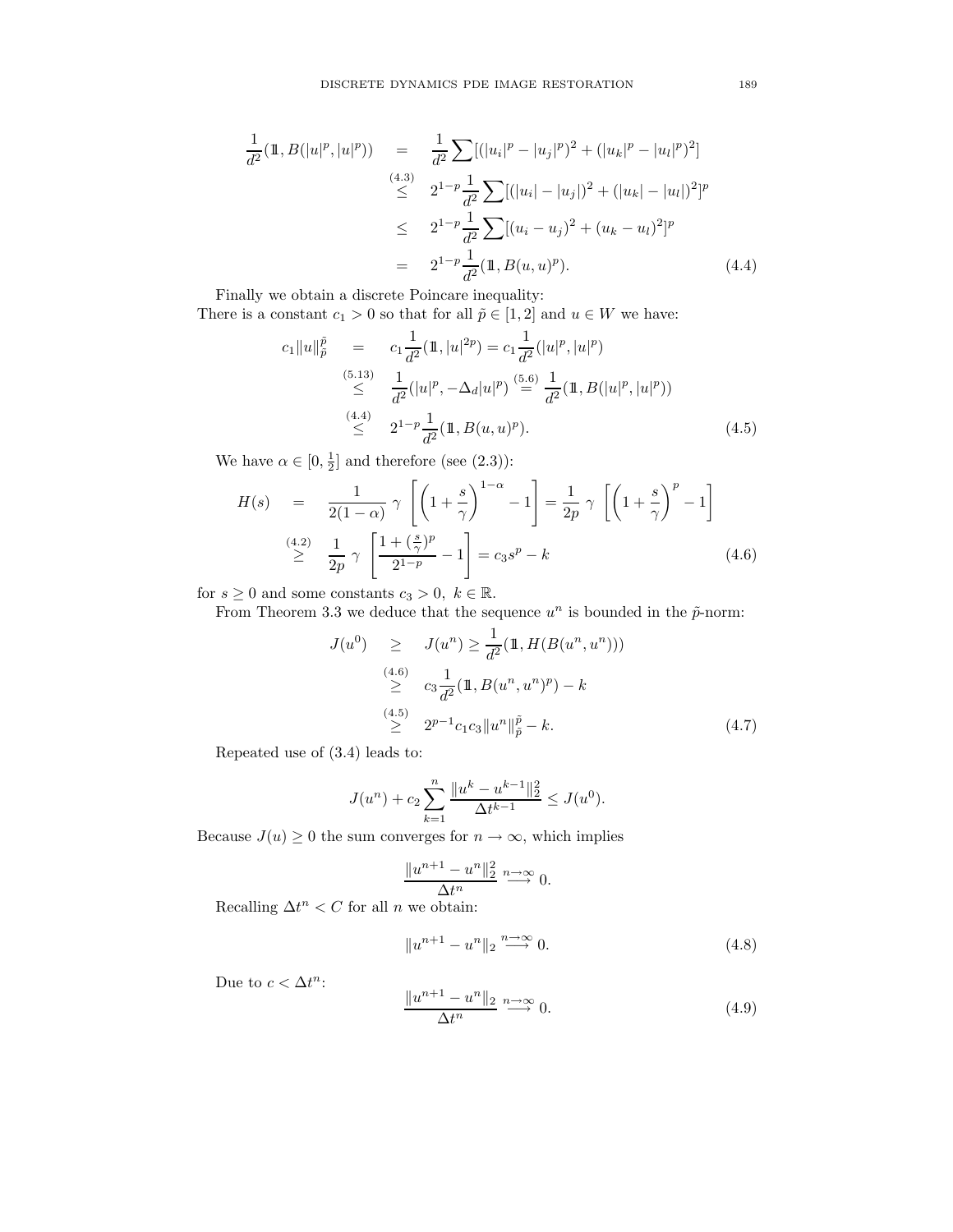Therefore we obtain for some positive constants  $c_5, c_6$ :

$$
||D(u^{n})u^{n} - D(u^{n-1})u^{n-1}||_{2}
$$
  
\n
$$
\stackrel{(3.2)}{=} \|\frac{1}{\Delta t^{n}}A(u^{n+1} - u^{n}) + (\lambda_{2}I - \Delta_{d})u^{n+1}
$$
  
\n
$$
-\frac{1}{\Delta t^{n-1}}A(u^{n} - u^{n-1}) - (\lambda_{2}I - \Delta_{d})u^{n}||_{2}
$$
  
\n
$$
\leq c_{5}\frac{||u^{n+1} - u^{n}||_{2}}{\Delta t^{n}} + c_{5}\frac{||u^{n} - u^{n-1}||_{2}}{\Delta t^{n-1}} + c_{6}||u^{n+1} - u^{n}||_{2}.
$$

From  $(4.8)$  and  $(4.9)$  we infer:

$$
||D(u^n)u^n - D(u^{n-1})u^{n-1}||_2 \xrightarrow{n \to \infty} 0.
$$
\n(4.10)

The sequence  $u^n$  is bounded in the  $\tilde{p}$  norm. Then a convergent subsequence  $(u^{n_k})$ exists with

$$
||u^{n_k}-u||_{\tilde{p}} \stackrel{k\to\infty}{\longrightarrow} 0.
$$

We write  $(3.2)$  in detail for  $u^{n_k-1}$ :

$$
Au^{n_k} + \Delta t^{n_k - 1}(\lambda_2 u^{n_k} - \Delta_d u^{n_k}) = Au^{n_k - 1} + \Delta t^{n_k - 1}(D(u^{n_k - 1})u^{n_k - 1} + \lambda_2 u^0)
$$

or

$$
-\Delta_d u^{n_k} = \frac{1}{\Delta t^{n_k - 1}} A(u^{n_k - 1} - u^{n_k}) + D(u^{n_k})u^{n_k}
$$
  
+ 
$$
[D(u^{n_k - 1})u^{n_k - 1} - D(u^{n_k})u^{n_k}] + \lambda_2(u^0 - u^{n_k}).
$$

Since we have  $1 \leq \tilde{p} \leq 2$  the  $\tilde{p}$  norm is dominated by the 2 norm. This follows from Hölders inequality:

$$
||v||_p^{\tilde{p}} = \frac{1}{d^2} (\mathbb{1}, |v|^{\tilde{p}}) = \frac{1}{d^2} \sum_{i=1}^{d^2} |v_i|^{2p}
$$
  
 
$$
\leq \frac{1}{d^2} (\sum_{i=1}^{d^2} |v_i|^2)^p (\sum_{i=1}^{d^2} 1)^{1-p} = [\frac{1}{d^2} (\mathbb{1}, |v|^2)]^p [\frac{1}{d^2} (\sum_{i=1}^{d^2} 1)]^{1-p} = ||v||_2^{\tilde{p}} . (4.11)
$$

Using (4.9), (4.10) and passing to the limit  $k \to \infty$  in the  $\tilde{p}$  norm we see that  $u$  fulfills  $(4.1)$ :

$$
-\Delta_d u = D(u)u + \lambda_2(u^0 - u). \tag{4.12}
$$

Finally we show that  $(4.1)$  has a unique solution: Let  $u_1, u_2$  be solutions of  $(4.1)$ . We consider the function  $f: \mathbb{R}^{d^2} \to \mathbb{R}$  given by:

$$
f(u) = (\Delta_d u + D(u)u - \lambda_2 u, h)
$$

with  $h = u_1 - u_2$ .

From (5.8) follows that

$$
f(u) = -(\mathbb{1}, g(B(u, u)) \circ B(u, h) + \lambda_2 u \circ h).
$$

For the derivative we obtain:

$$
Df(u)\langle v\rangle = -(\mathbb{1}, 2g'(B(u, u)) \circ B(u, v) \circ B(u, h) + g(B(u, u)) \circ B(v, h) + \lambda_2 v \circ h).
$$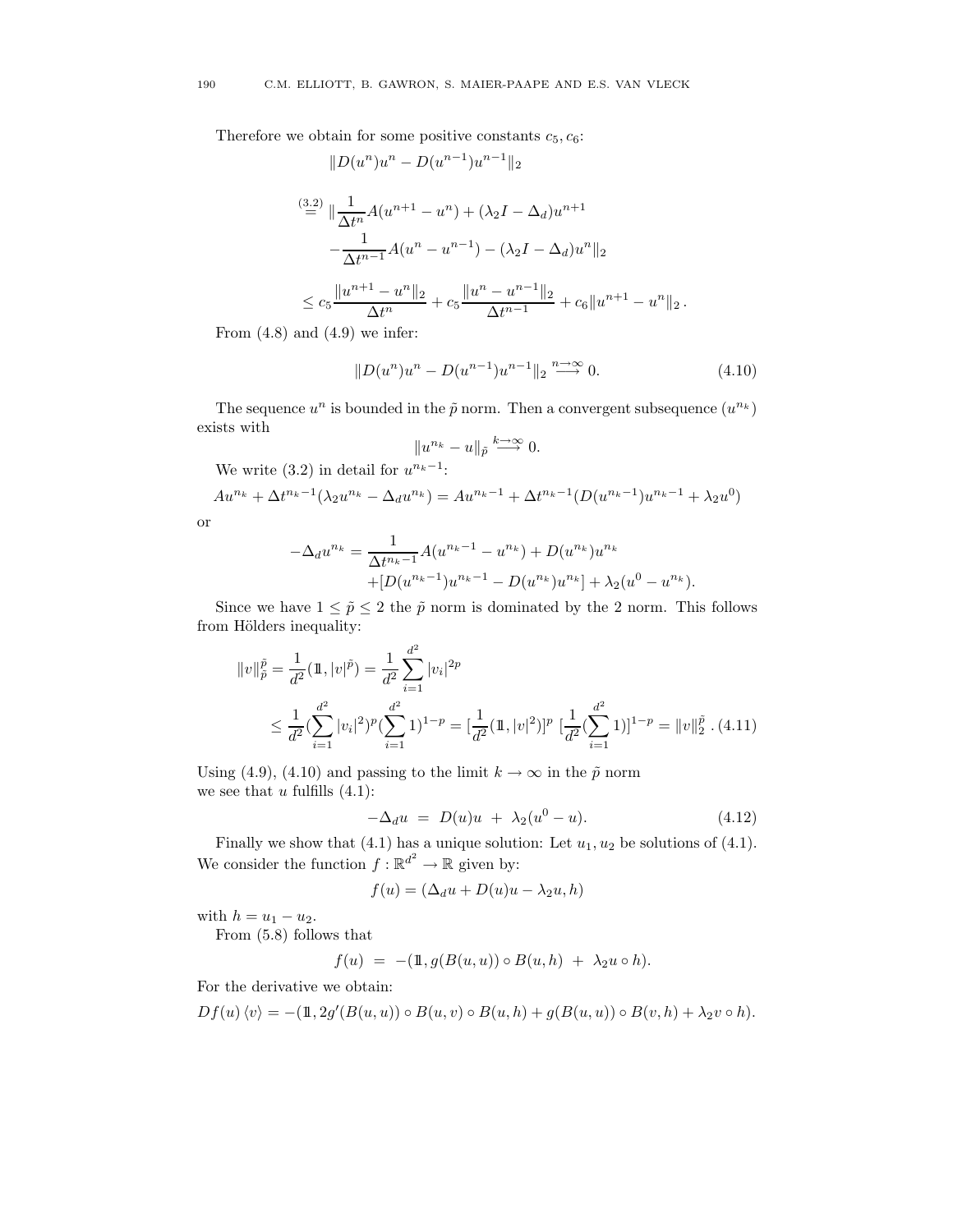Due to the mean value theorem there exists a vector  $\xi \in \mathbb{R}^{d^2}$  with:

$$
0 = f(u_1) - f(u_2) = Df(\xi) \langle h \rangle
$$
  
\n
$$
= -(1, 2g'(B(\xi, \xi)) \circ B(\xi, h)^2 + g(B(\xi, \xi)) \circ B(h, h) + \lambda_2 h^2)
$$
  
\n
$$
\leq -(1, 2g'(B(\xi, \xi)) \circ B(\xi, h)^2 + g(B(\xi, \xi)) \circ B(h, h)) \leq \dots
$$
  
\nusing  $g'(s) \leq 0$  and (5.9)  
\n
$$
\dots \leq -(1, 2g'(B(\xi, \xi)) \circ B(\xi, \xi) \circ B(h, h) + g(B(\xi, \xi)) \circ B(h, h))
$$
  
\n
$$
= -(B(h, h), 2g'(B(\xi, \xi)) \circ B(\xi, \xi) + g(B(\xi, \xi)))
$$
  
\n
$$
\leq 0.
$$

Note that the function  $b(s) = g(s) + 2g'(s)s$  is strictly positive for  $\alpha \leq \frac{1}{2}$ . Hence it follows that  $B(h, h) = 0$ :

$$
0 = (\mathbb{1}, B(h, h)) \stackrel{(5.6)}{=} (h, -\Delta_d h) \stackrel{(5.13)}{\geq} c_1(h, h).
$$

We obtain  $h = 0$ .

Altogether we have shown that every convergent subsequence converges to the same critical point. This, in turn, implies that the whole sequence converges. □

Corollary 4.2. For  $\lambda_2 = 0$ , i.e. for Method (1) the critical point u from Theorem 4.1 is the constant function with mass zero  $u = 0$ .

*Proof.* For  $\lambda_2 = 0$  (4.1) can be written as

$$
(\Delta_d + D(u))u = 0.
$$

We deduce from (5.8):

$$
(u, -(\Delta_d + D(u))u) = (\mathbb{1}, g(B(u, u)) \circ B(u, u)) = 0.
$$

Since g is positive and  $B(u, u) \geq 0$  in every component it follows

$$
(\mathbb{1}, B(u, u)) = 0
$$

and like in the proof of Theorem 4.1  $u = 0$ .

If we allow that the constants in the estimates may depend on the grid dimension d, we get boundedness of the sequence  $u^n$  for all  $\alpha \geq 0$ :

**Theorem 4.3.** Under the hypothesis of Theorem 4.1 but with  $\alpha \in (\frac{1}{2}, \infty)$  the sequence  $(u^n)$  is bounded and has therefore a convergent subsequence. Every convergent subsequence converges to a critical point u, i.e. a solution of  $(4.1)$ . If these critical points are isolated, the whole sequence converges to one of them.

Remark 4.4. In general the solutions of (4.1) are nonunique.

Proof of Theorem 4.3: This proof uses some ideas from Elliott [7], see also [8]. For any vector  $v \in \mathbb{R}^{d^2}$  we have the estimates  $\frac{1}{d^2} ||v||_{\infty} \le ||v||_1 \le ||v||_{\infty}$ . From Theorem 3.3 we deduce that

$$
d^2 J(u^0) \ge d^2 J(u^n) \ge (\mathbb{1}, H(B(u^n, u^n))) = d^2 ||H(B(u^n, u^n))||_1 \ge ||H(B(u^n, u^n))||_{\infty}.
$$

Since the function  $H(s)$  is non-negative and monotone increasing we have  $||H(B(u^n, u^n))||_{\infty} = H(||B(u^n, u^n)||_{\infty})$ . This implies:

$$
C_0 := H^{-1}(d^2 J(u^0)) \geq ||B(u^n, u^n)||_{\infty} \geq ||B(u^n, u^n)||_1.
$$

 $\Box$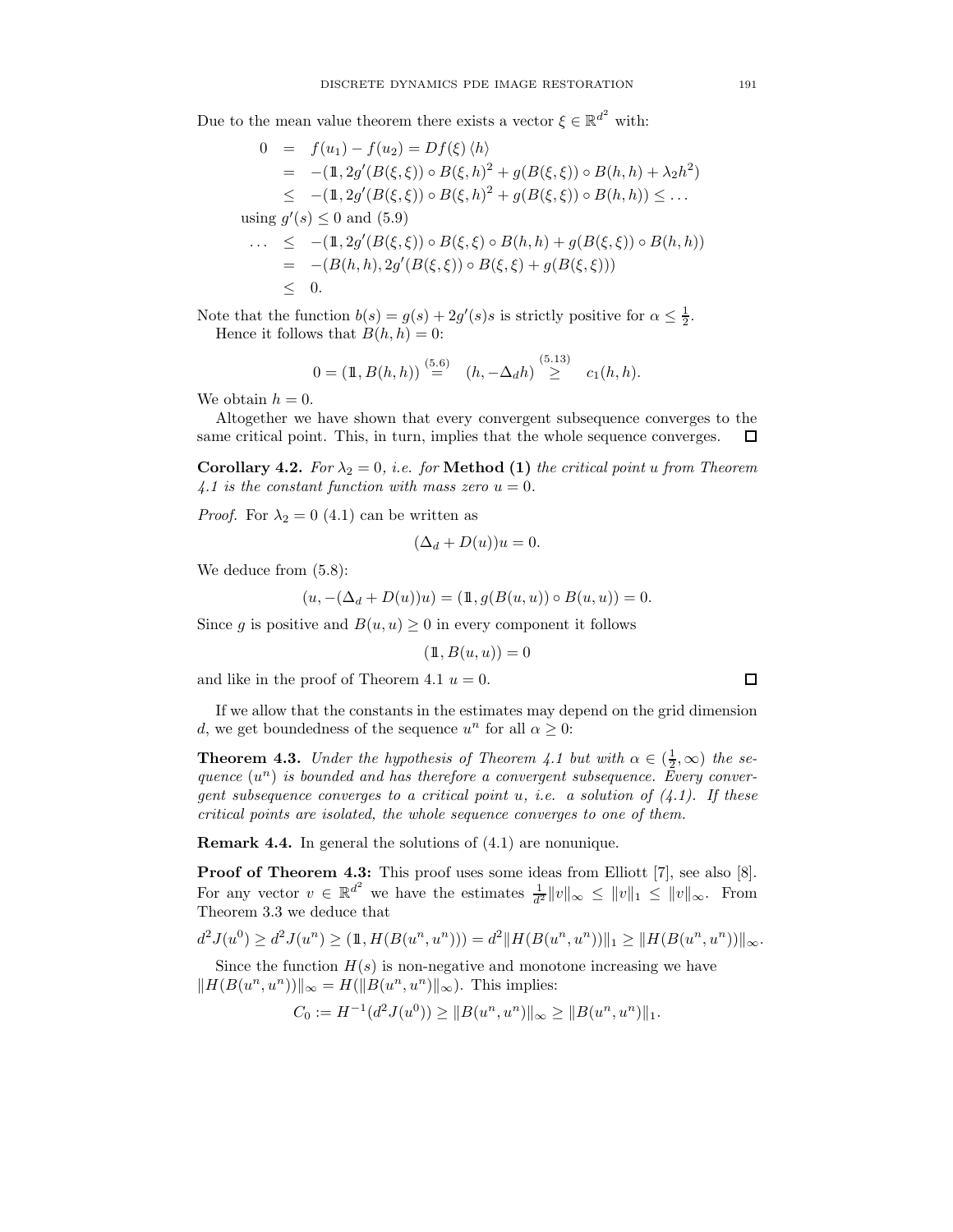With  $||B(u^n, u^n)||_1 = \frac{1}{d^2}(\mathbb{1}, B(u^n, u^n))$  we finally get:

$$
d^2C_0 \geq (\mathbb{1}, B(u^n, u^n)) \stackrel{(5.6)}{=} (u^n, -\Delta_d u^n) \stackrel{(5.13)}{\geq} c_1(u^n, u^n) = d^2c_1 ||u^n||_2^2,
$$

where we used  $u^n \in W$ . Hence  $(u^n)$  is bounded. We claim next that every convergent subsequence  $(u^{n_k})$  of  $(u^n)$  converges to a limit point u that fulfills (4.1). To see this we can adopt the proof of Theorem 4.1 numbers (4.8)-(4.12) setting  $\tilde{p} = 2$ .

Let  $P$  be the set of critical points. Assuming that all these critical points are isolated we have some  $\delta > 0$  with

$$
B_{3\delta}(u_i) \cap B_{3\delta}(u_j) = \emptyset
$$
 for all  $u_i, u_j \in P, i \neq j$ .

Let  $\sigma(u^0) \subset P$  be the set of limit points of  $(u^n)$ . Suppose  $\hat{u} \in \sigma(u^0)$  and let  $(u^{n_q})$ be a subsequence of  $(u^n)$  that converges to  $\hat{u}$ . We will show now that then also  $(u^{n_q+1})$  converges to  $\hat{u}$  and consequently the whole sequence, i.e.  $\sigma(u^0)$  consists of the singleton  $\hat{u}$ .

As in the proof of Theorem 4.1 repeated use of  $(3.4)$  and  $\Delta t^n < C$  for all n yields:

$$
||u^{n+1} - u^n||_2 \xrightarrow{n \to \infty} 0.
$$

Therefore we may assume that  $||u^{n+1} - u^{n}||_2 \leq \delta$  for all n. Hence  $(u^{n_q+1}) \subset B_{2\delta}(\hat{u})$ for all  $q > q_0(\delta)$ :

$$
\|\hat{u} - u^{n_q+1}\|_2 \le \|\hat{u} - u^{n_q}\|_2 + \|u^{n_q} - u^{n_q+1}\|_2 \le 2\delta.
$$

Suppose  $(u^{n_q+1})$  does not converge to  $\hat{u}$ . Then we get for some  $\eta > 0$  a subsequence  $(u^{n_k}) \subset B_{2\delta}(\hat{u}) \backslash B_{\eta}(\hat{u})$  of  $(u^{n_q+1})$ . This subsequence in turn possesses a convergent subsequence with limit point  $u^* \in B_{2\delta}(\hat{u}) \backslash B_{\eta}(\hat{u}) \subset B_{3\delta}(\hat{u})$  but not equal to  $\hat{u}$ , which is a contradiction to  $\hat{u}$  being isolated.  $\Box$ 

5. **Appendix.** To compute the solution  $u^{n+1}$  at a later time  $t_{n+1}$  we have to solve a linear system of dimension  $d^2$  (see (3.2)) This can be done by using the conjugate gradient scheme (c.f. [13]) or a fast fourier transformation. Note that this algorithm is used for **Method (1)** and **Method (2)**. In our computations we used finite differences on a 50 x 50 grid for the spatial discretization. The linear system in (3.2) is solved by the CGS-Method (iterative scheme). We tested the following parameter constellations:

|     | $\alpha$ |      | method         |
|-----|----------|------|----------------|
| (a) | $0.5\,$  | 0.01 | almost TV      |
| (b) |          |      | Perona-Malik   |
| (c) | 0.5      |      | regularized TV |
|     |          |      | Geman-McClure  |

For example (1)(a) means: Use Method (1) and the parameters  $\alpha = 0.5$ ,  $\gamma = 0.01$ . The free parameters are  $\varepsilon$  and  $\lambda_1$  for Method (1)(respectively  $\lambda_2$  for Method (2)).

We note that Method (a) is used to mimic the (unregularized) (TV)-model  $(g(s^2) = \frac{1}{|s|})$ . Method (d) is related to an energy introduced by Geman and McClure [10], [11].

In order to compare the Methods  $(1)(a)-(2)(d)$  among each other, we use our knowledge of  $u_{tar}$ . The closer u gets to  $u_{tar}$  at the stopping time  $t^*$ , the better the method works. We investigated the following three norms:

 $||u(t^*) - u_{tar}||_1, ||u(t^*) - u_{tar}||_2$ , and  $||u(t^*) - u_{tar}||_{\infty}$ .

Each table shows on the right the method used in bold face.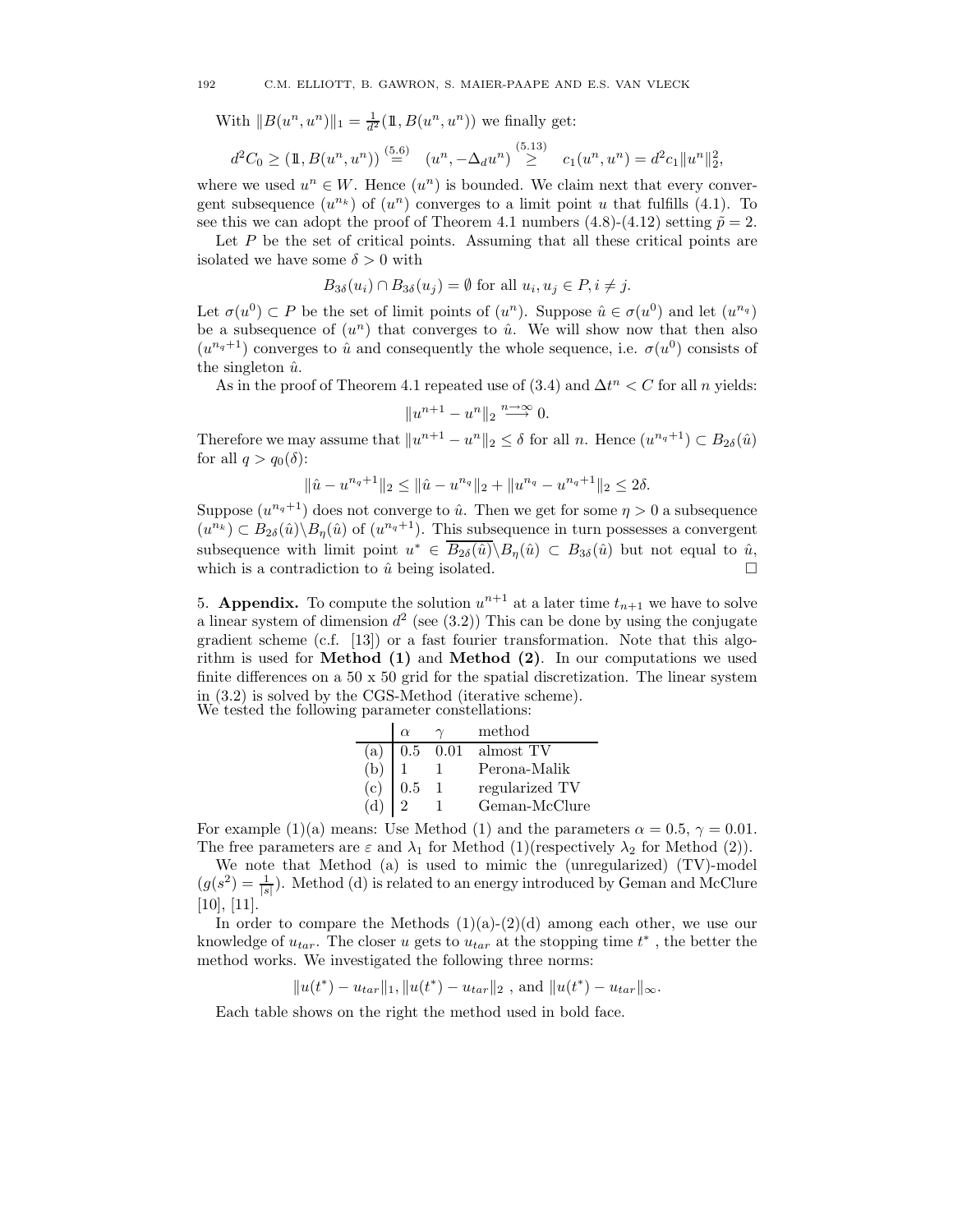| $\frac{\lambda_1}{\xi}$                      | $\boldsymbol{0}$ |                  |                | $10^{-4}$        |                  |                | $10^{-3}$        |                  | (1a)           |
|----------------------------------------------|------------------|------------------|----------------|------------------|------------------|----------------|------------------|------------------|----------------|
|                                              | 0.153            | 0.284            | 1.03           | 0.153            | 0.283            | 1.03           | 0.147            | 0.276            | 1.03           |
| $0.1\,$                                      | 0.0363           | 0.0425           | 0.162          | 0.0361           | 0.0425           | 0.165          | 0.0417           | 0.0486           | 0.176          |
| $\,1\,$                                      | 0.0579           | 0.0642           | 0.108          | 0.0589           | 0.0653           | 0.106          | 0.0600           | 0.0666           | 0.107          |
| 10                                           | 0.0611           | 0.0677           | 0.101          | 0.0616           | 0.0683           | 0.101          | 0.0626           | 0.0695           | 0.101          |
| $\lambda_1 \backslash \varepsilon$           | $\overline{0}$   |                  |                | $10^{-4}$        |                  |                | $10^{-3}$        |                  | (1b)           |
| $\overline{0}$                               | 0.133            | 0.254            | 1.02           | 0.135            | 0.256            | 1.02           | 0.157            | 0.288            | 1.04           |
| $0.01\,$                                     | 0.0435           | 0.0791           | 0.459          | 0.0465           | 0.0852           | 0.500          | 0.0520           | 0.0936           | 0.592          |
| $\mathbf{1}$                                 | 0.0557           | 0.0616           | 0.105          | 0.0572           | 0.0632           | 0.104          | 0.0587           | 0.0650           | 0.107          |
| 10                                           | 0.0603           | 0.0667           | 0.103          | 0.0610           | 0.0675           | $\rm 0.103$    | 0.0624           | 0.0692           | 0.101          |
| $\frac{\lambda_1 \backslash \varepsilon}{0}$ | $\theta$         |                  |                | $10^{-4}$        |                  |                | $10^{-3}$        |                  | (1c)           |
|                                              | 0.166            | 0.302            | 1.04           | 0.166            | $0.302\,$        | 1.04           | 0.166            | 0.302            | 1.04           |
| 0.1                                          | 0.0394           | 0.0687           | 0.416          | 0.0401           | 0.0696           | 0.401          | 0.0413           | 0.0697           | 0.424          |
| $\mathbf{1}$                                 | 0.0308           | 0.0380           | 0.180          | 0.0281           | 0.0374           | 0.197          | 0.0397           | 0.0472           | 0.184          |
| 10                                           | 0.0428           | 0.0483           | 0.143          | 0.0474           | 0.0530           | 0.133          | 0.0575           | 0.0638           | 0.113          |
| $\lambda_1 \backslash \varepsilon$           | $\boldsymbol{0}$ |                  |                | $10^{-4}$        |                  |                | $10^{-3}$        |                  | (1d)           |
| $\overline{0}$                               | 0.0226           | 0.0462           | 0.290          | 0.0219           | 0.0448           | 0.255          | 0.0352           | 0.0516           | 0.216          |
| 0.1                                          | 0.0602           | 0.0605           | 0.132          | 0.0606           | 0.0665           | 0.130          | 0.0608           | 0.0670           | 0.128          |
| $\mathbf{1}$                                 | 0.0631           | 0.0699           | 0.105          | 0.0631           | 0.0699           | 0.106          | 0.0631           | 0.0700           | 0.104          |
| 10                                           | 0.0632           | 0.0700           | $0.103\,$      | 0.0632           | 0.0701           | 0.102          | 0.0632           | 0.0701           | 0.101          |
| $\lambda_2 \backslash \varepsilon$           | $\overline{0}$   |                  |                | $10^{-4}$        |                  |                | $10^{-3}$        |                  | (2a)           |
|                                              |                  |                  |                |                  |                  |                |                  |                  |                |
| 10                                           | 0.0583           | 0.120            | 0.895          | 0.0582           | 0.120            | 0.891          | 0.0558           | 0.114            | 0.827          |
| 100                                          | 0.0224           | 0.0330           | 0.228          | 0.0224           | 0.0330           | 0.228          | 0.0224           | 0.0329           | 0.227          |
| 1000                                         | 0.0564           | 0.0652           | 0.110          | 0.0564           | 0.0625           | 0.110          | 0.0564           | 0.0625           | 0.109          |
| $10000\,$                                    | 0.0625           | 0.0694           | 0.100          | 0.0625           | 0.0694           | 0.100          | 0.0625           | 0.0694           | 0.100          |
| $\lambda_2 \backslash \varepsilon$           | $\theta$         |                  |                | $10^{-4}$        |                  |                | $10^{-3}$        |                  | (2b)           |
| 10                                           | 0.0571           | 0.113            | 0.719          | 0.0572           | 0.113            | 0.718          | 0.0534           | 0.106            | 0.608          |
| 100                                          | 0.0240           | 0.0440           | 0.236          | 0.0240           | 0.0442           | 0.236          | 0.0239           | 0.0440           | 0.236          |
| 1000                                         | 0.0514           | 0.0568           | 0.119          | 0.0514           | 0.0568           | 0.119          | 0.0514           | 0.0568           | 0.119          |
| 10000                                        | 0.0623           | 0.0691           | 0.102          | 0.0622           | 0.0691           | 0.102          | 0.0623           | 0.0691           | 0.102          |
| $\lambda_2 \backslash \varepsilon$           | $\overline{0}$   |                  |                | $10^{-4}$        |                  |                | $10^{-3}$        |                  | (2c)           |
| 10                                           | 0.129            | 0.245            | 0.994          | 0.129            | 0.245            | 0.994          | 0.129            | 0.245            | 0.994          |
| 100                                          | 0.0639           | 0.118            | 0.847          | 0.0639           | 0.118            | 0.847          | 0.0639           | 0.118            | 0.847          |
| 1000                                         | 0.0255           | 0.0345           | 0.229          | 0.0255           | 0.0345           | 0.229          | 0.0255           | 0.0345           | 0.228          |
| 10000                                        | 0.0565           | 0.0627           | 0.110          | 0.0565           | 0.0627           | 0.110          | 0.0565           | 0.0627           | 0.110          |
| $\lambda_2 \backslash \varepsilon$           | $\theta$         |                  |                | $10^{-4}$        |                  |                | $10^{-3}$        |                  | (2d)           |
| 10                                           | 0.0194           | 0.0394           | 0.245          | 0.0197           | 0.0392           | 0.203          | 0.0395           | 0.0515           | 0.175          |
| 100                                          | 0.0596           | 0.0646           | 0.138          | 0.0596           | 0.0647           | 0.138          | 0.0598           | 0.0649           | $0.136\,$      |
| 1000<br>10000                                | 0.0630<br>0.0632 | 0.0696<br>0.0701 | 0.111<br>0.101 | 0.0630<br>0.0632 | 0.0696<br>0.0701 | 0.112<br>0.101 | 0.0630<br>0.0632 | 0.0696<br>0.0701 | 0.112<br>0.101 |

We see that for Methods (a)-(c), the best choice of the parameter  $\lambda_i, i = 1, 2,$ is somewhere intermediate (not too small and not too large), whereas Method (d) seems to prefer  $\lambda_i$  small. The range of  $\varepsilon > 0$ , where our numerical scheme converged, showed minor differences in the result compared to  $\varepsilon = 0$ . In case of (2a) and (2c) the result is almost independent of  $\varepsilon$ .

Since  $\lVert . \rVert_2$  is the fidelity measure, it is natural to compare the different methods with respect to that norm. We observed that the optimal  $\|.\|_2$  value for each of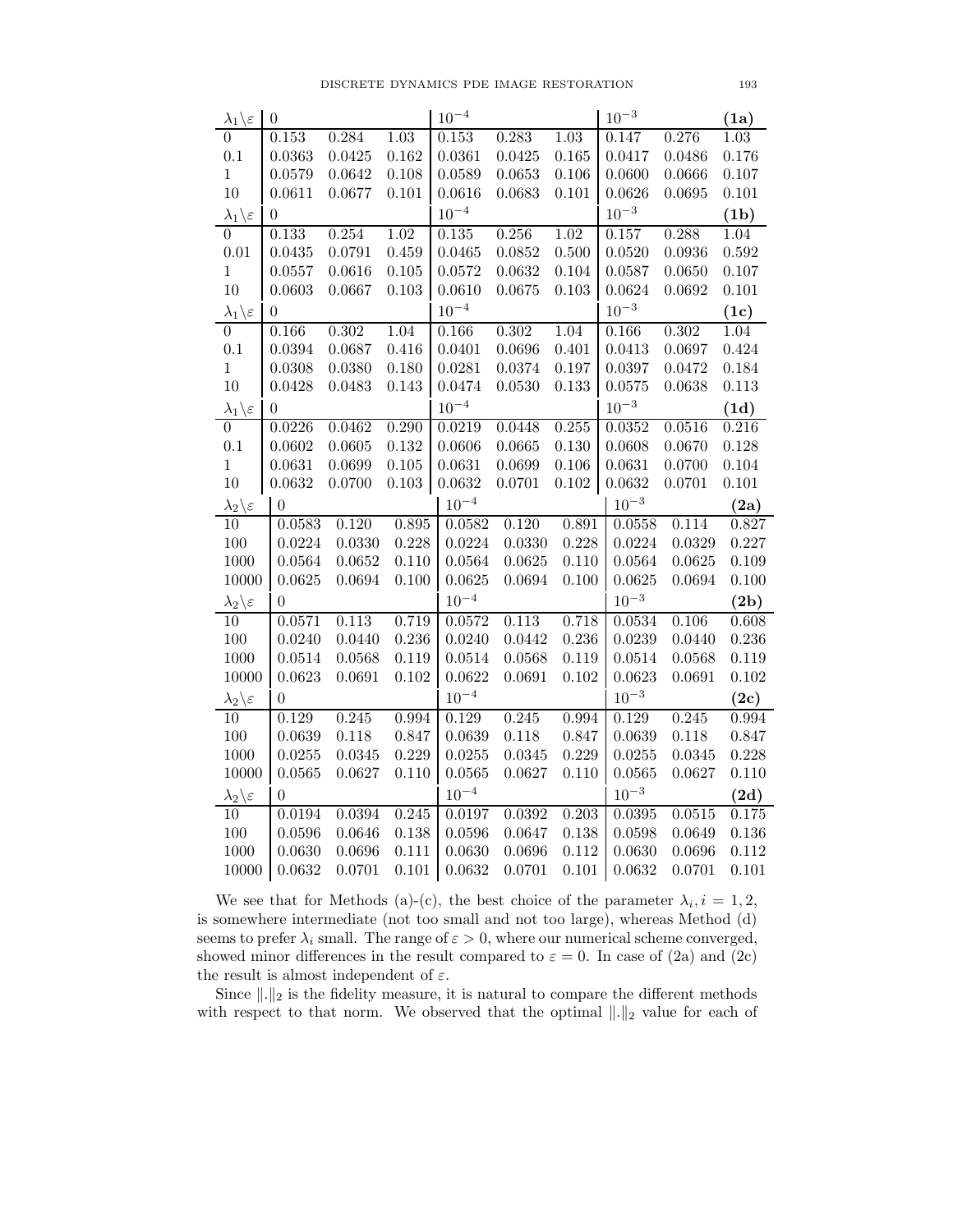the methods  $(1)-(2)$ ,  $(a)-(d)$  is within a small range from 0.03 to 0.07. Therefore, from this point of view none of the methods seems to be significantly better than the others. However, knowing the best choice of  $\lambda_1/\lambda_2$  is a critical issue, since the ratio of the worst over the best  $\|.\|_2$  result reaches almost the factor 10. Here, as pointed out earlier, identification of good parameters for the class of data under consideration is necessary. In case this is not possible (d) could be the method of choice for a real application, because here the results are uniformly quite good. Also comparing the data as a whole, Method (2) is slightly better than Method (1). Figures 3 to 6 illustrate our computations.

In Figure 3 we show the optimal result  $(2(a), \varepsilon = 0.001, \lambda_2 = 100)$ .

It looks kind of rough. This is especially true when compared with Figure 4 (Method 2,  $\alpha = 1, \gamma = 100, \varepsilon = 0, \lambda_2 = 1000$ ).



FIGURE 4.  $u_{smooth}$ 

In Figure 4 the image got smoothed out much better, but the result is further away from the target  $u_{tar}$  as we can see when looking at the difference

$$
u(t^*) - u_{tar}
$$

in Figure 5 and 6. We have  $||u_{opt}-u_{tar}||_2 = 0.0329$  and  $||u_{smooth}-u_{tar}||_2 = 0.0395$ .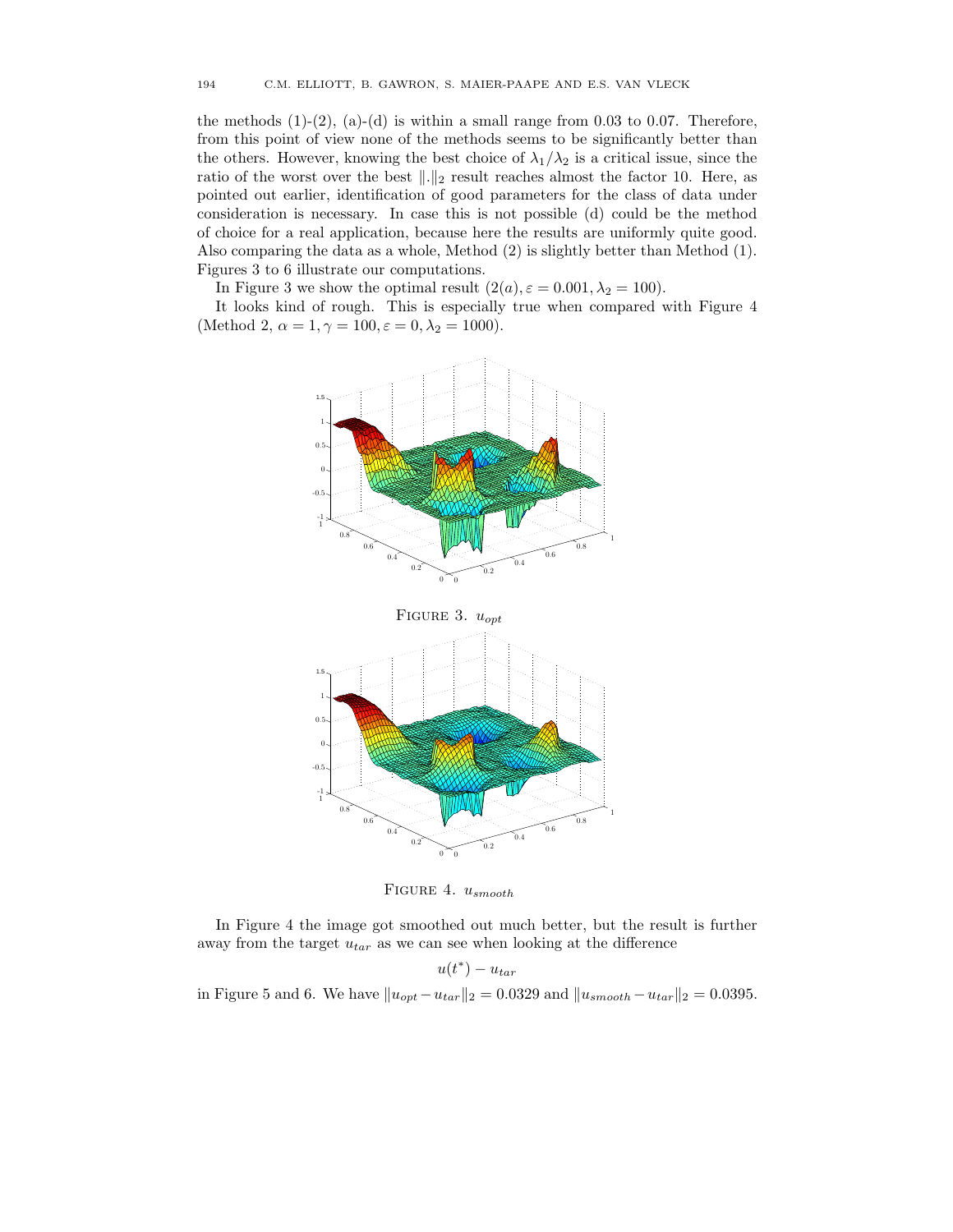

FIGURE 6.  $u_{smooth} - u_{tar}$ 

For the spatial discretization we replace  $\Omega = [0, 1]^2$  by a discrete grid of  $d^2$  points

$$
\Omega_d = \{ z = (x, y) \in \Omega \mid dx - \frac{1}{2}, dy - \frac{1}{2} \in \mathbb{Z} \}
$$

and order these grid points  $z_1, \ldots, z_{d^2}$  row-wise.

For any function  $v : [0,1]^2 \to \mathbb{R}$  we name the vector  $v \in \mathbb{R}^{d^2}$  on the  $d^2$  grid points as its discrete counterpart:

$$
v = (v_1, v_2, ..., v_{d^2})
$$

with

$$
v_1 = v(z_1), v_2 = v(z_2), v_3 = v(z_3),
$$

### Notation

Let  $v, w \in \mathbb{R}^{d^2}$  be arbitrary vectors (corresponding to functions  $v, w : [0, 1]^2 \to$ R). We will frequently use the following notation: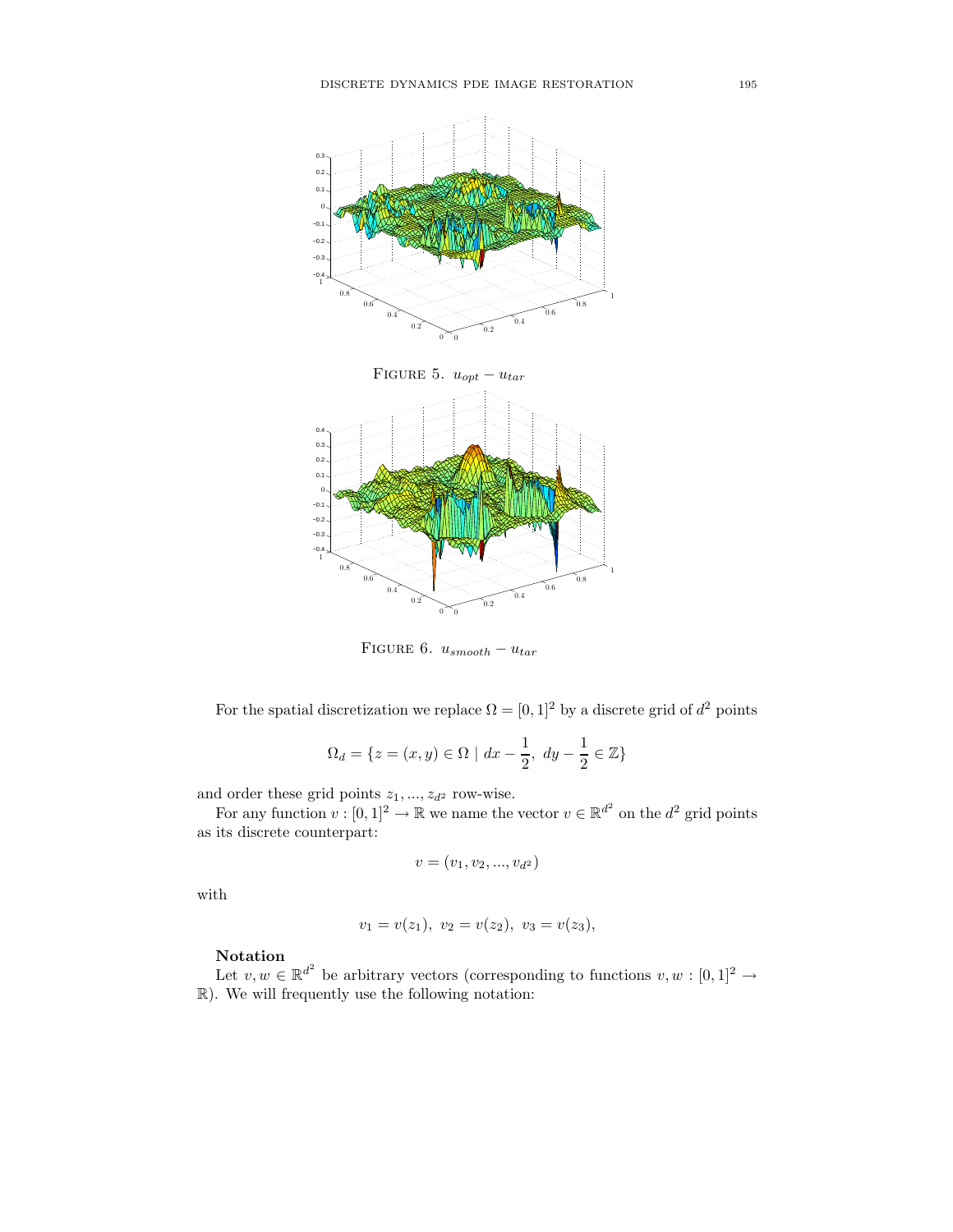$diag(v) \in \mathbb{R}^{d^2 \times d^2}$  is the diagonal matrix

$$
diag(v) = \left( \begin{array}{cccc} v_1 & 0 & \cdots & 0 \\ 0 & v_2 & \cdots & 0 \\ \vdots & \vdots & \ddots & \vdots \\ 0 & 0 & \cdots & v_{d^2} \end{array} \right),
$$

 $v \circ w \in \mathbb{R}^{d^2}$  is the vector valued product  $\{v_i w_i\}_{i=1,\dots,d^2}$ . In fact, the point wise multiplication of the functions v, w may be simulated by  $v \circ w = diag(v)w$ . For  $v \circ v$ we also write  $v^2$ .

For any function  $f : \mathbb{R} \to \mathbb{R}$  we define the vector  $f(v) \in \mathbb{R}^{d^2}$  by

$$
f(v) = \{f(v_i)\}_{i=1,\dots,d^2}.
$$

We use the shortcut 1 for the vector  $(1, 1, ..., 1) \in \mathbb{R}^{d^2}$ . It represents the constant function  $u = 1$ . With the usual inner product in  $\mathbb{R}^{d^2}$  (, ) we obtain that

$$
\frac{1}{d^2}(\mathbb{1},v)
$$

is the discrete analogue for  $\int_{\Omega} v(x) dx$ . Hence the  $L^2$  product  $\int_{\Omega} v(x)w(x) dx$  changes to

$$
\frac{1}{d^2}(\mathbb{1}, v \circ w) = \frac{1}{d^2}(v, w).
$$

The discrete p-norm  $(p \geq 1)$  is defined by

$$
||v||_p = \sqrt[p]{\frac{1}{d^2} (\mathbb{1}, |v|^p)}.
$$
\n(5.1)

Especially for  $p = 2$  we have that  $||v||_2^2 = \frac{1}{d^2}(\mathbb{1}, |v|^2) = \frac{1}{d^2}(|v|, |v|) = \frac{1}{d^2}(v, v)$ . In the case  $p = \infty$  we set  $||v||_{\infty} = \max_{i=1,...,d^2} |v_i|$ .

## Discrete derivatives and the discrete Laplacian:

Our goal is to discretize the Laplacian  $\Delta$  and the term  $\nabla(\bar{g}(|\nabla u|^2)\nabla u)$ , where  $\bar{g}$ is defined by

$$
\bar{g}=g-1.
$$

To approximate derivatives at grid points we have to incorporate some grid points in its neighborhood which leads to problems at marginal grid points. For any given functions  $v, w$  on  $\Omega_d$  the general idea is to extend them beyond the boundary on a greater grid  $\Omega_{d+2}$  regarding the Neumann boundary conditions, to apply the usual derivative operators and to restrict then the result on  $\Omega_d$  again. This restriction is realized by a linear operator

$$
R: \mathbb{R}^{(d+2)^2} \to \mathbb{R}^{d^2}
$$

.

It removes all values of a given function  $v$  on the marginal grid points of the extended grid. We call  $Rv$  the **restriction** of  $v$ .

For  $d = 3$  we have for instance:

$$
R(v_1, ..., v_{25}) = (v_7, v_8, v_9, v_{12}, v_{13}, v_{14}, v_{17}, v_{18}, v_{19}).
$$

Inversely for every linear operator

$$
E: \mathbb{R}^{d^2} \to \mathbb{R}^{(d+2)^2}
$$

with

$$
REw = w
$$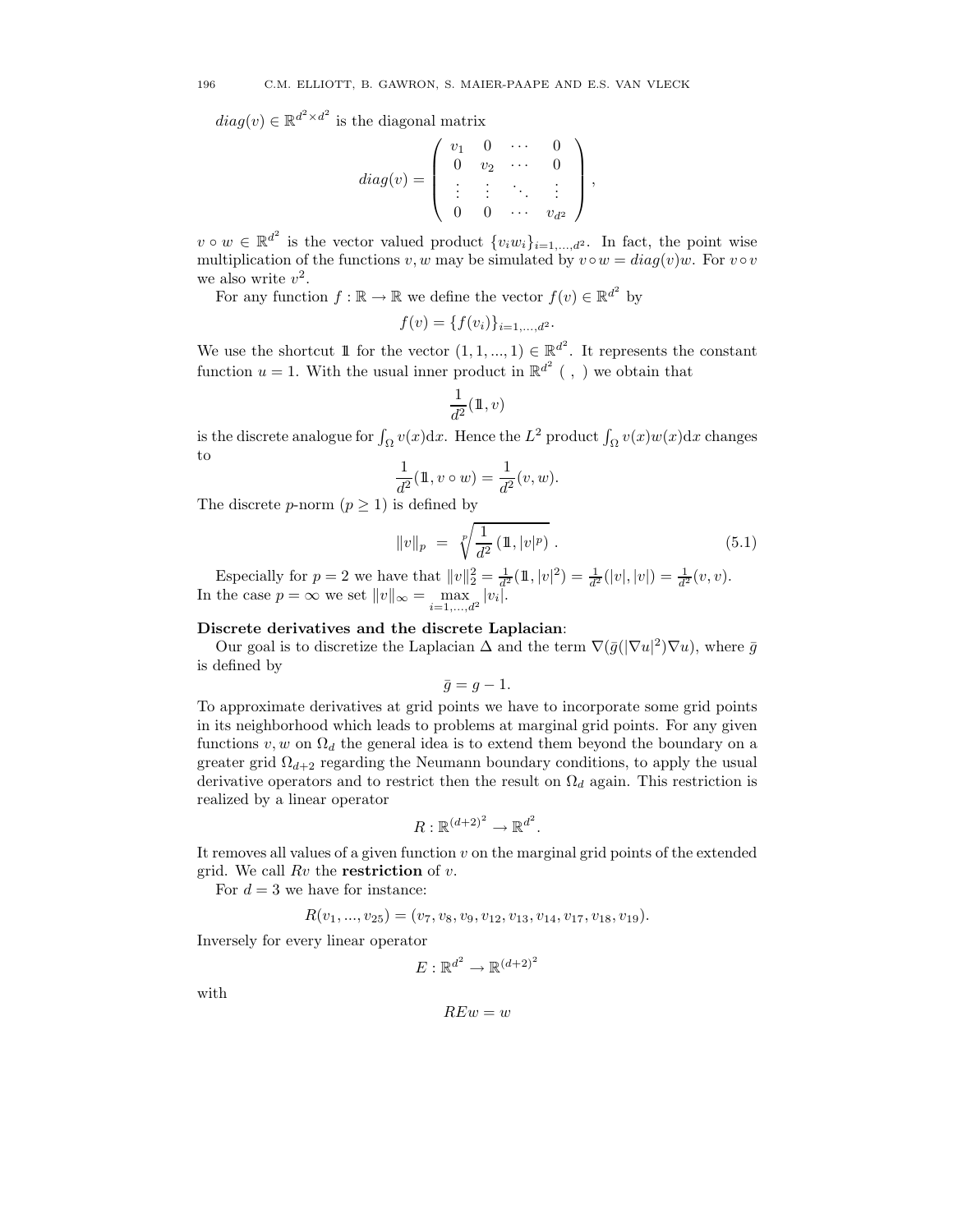we call  $Ew$  an **extension** of  $w \in \mathbb{R}^{d^2}$ .

In our problem we have to regard the Neumann boundary condition

$$
\partial_{\nu}v=0 \text{ on } \partial\Omega.
$$

The derivative in outer normal direction in a point of the boundary may be approximated by the difference  $\frac{1}{d}(v_c - v_m)$  where  $v_m = v(z_m)$  is the value at a marginal point  $z_m$  (those with distance  $\frac{1}{2d}$  to the boundary) and  $v_c = v(z_c)$  is its continuation beyond the boundary. If we choose  $v_c = v_m$  we match the Neumann boundary condition.

In other words missing neighbors are constructed by reflection of marginal points at the boundary. This special extension of  $v$  is realized by a linear operator

$$
E_0: \mathbb{R}^{d^2} \to \mathbb{R}^{(d+2)^2},
$$

which we call the **Neumann extension**. By "usual derivative operators" we mean the matrices

$$
D_x^s
$$
,  $D_x^d$ ,  $D_y^l$ ,  $D_y^u \in \mathbb{R}^{(d+2)^2 \times (d+2)^2}$ :

$$
D_x^s = \frac{1}{d} \begin{pmatrix} 1 & 0 & \cdots & 0 \\ -1 & 1 & \cdots & 0 \\ \vdots & \ddots & \ddots & \vdots \\ 0 & \cdots & -1 & 1 \end{pmatrix}, \ D_x^d = \frac{1}{d} \begin{pmatrix} -1 & 1 & \cdots & 0 \\ \vdots & \ddots & \ddots & \vdots \\ 0 & \cdots & -1 & 1 \\ 0 & \cdots & 0 & -1 \end{pmatrix},
$$
  

$$
D_y^l = \frac{1}{d} \begin{pmatrix} I & -I & \cdots & 0 \\ \vdots & \ddots & \ddots & \vdots \\ 0 & \cdots & I & -I \\ 0 & \cdots & 0 & I \end{pmatrix}, \ D_y^u = \frac{1}{d} \begin{pmatrix} -I & 0 & \cdots & 0 \\ I & -I & \cdots & 0 \\ \vdots & \ddots & \ddots & \vdots \\ 0 & \cdots & I & -I \end{pmatrix},
$$

where I is the  $(d+2) \times (d+2)$  unit matrix. They are the sinistral, dexter, lower and upper derivative operators, respectively (see [9], Subsection 7.2, for more details).

For functions v with Neumann boundary conditions restricted to  $\Omega_d$  we can approximate  $\partial_x v \approx R D_x^s E_0 v$ . We see that  $D_x := R D_x^s E_0 \in \mathbb{R}^{d^2 \times d^2}$  is an endomorphism on  $\mathbb{R}^{d^2}$ . In the sequel we use  $D_x$  as (sinistral) approximation of  $\partial_x$ . An easy calculation gives:

$$
D_x = \frac{1}{d} \begin{pmatrix} M & 0 & \cdots & 0 \\ 0 & M & \cdots & 0 \\ \vdots & \vdots & \ddots & \vdots \\ 0 & 0 & \cdots & M \end{pmatrix}
$$
 (5.2)

with

$$
M = \left( \begin{array}{ccccc} 0 & 0 & \cdots & 0 \\ -1 & 1 & \cdots & 0 \\ \vdots & \ddots & \ddots & \vdots \\ 0 & \cdots & -1 & 1 \end{array} \right) \in \mathbb{R}^{d \times d}.
$$

Similarly, for any given functions  $v, w$  on  $\Omega_d$  (w with Neumann boundary conditions) we have approximately  $\partial_x(v \partial_x w) \approx R D_x^d(Ev \circ D_x^s E_0 w)$ . Hence for the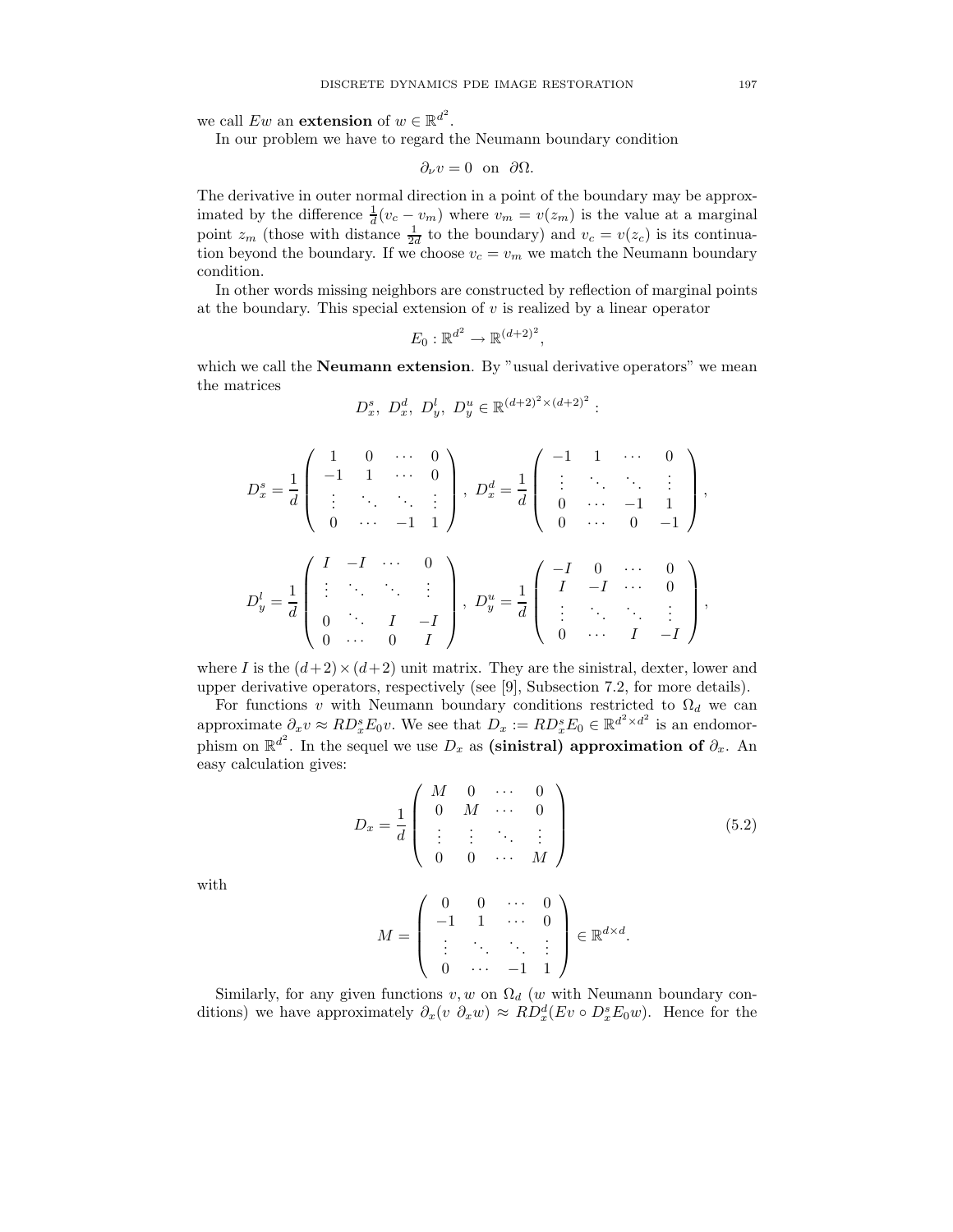discretization of  $\partial_x(v \partial_x w)$  we use

$$
RD_x^d(Ev \circ D_x^s E_0 w) = -D_x^{\top} diag(v) D_x w.
$$

We call  $-D_x^{\top} diag(v)D_x w \in \mathbb{R}^{d^2}$  the **discretization** of  $\partial_x(v \partial_x w)$  on  $\Omega_d$ . In the same manner we receive as discrete version of  $\partial_y$  for functions with Neumann boundary conditions restricted to  $\Omega_d$  the matrix  $D_y := RD_y^l E_0 \in \mathbb{R}^{d^2 \times d^2}$ :

$$
D_{y} = \frac{1}{d} \begin{pmatrix} I & -I & \cdots & 0 \\ \vdots & \ddots & \ddots & \vdots \\ 0 & \cdots & I & -I \\ 0 & \cdots & 0 & 0 \end{pmatrix} .
$$
 (5.3)

Here I is the  $d \times d$  unit matrix. The **discretization** of  $\partial_u(v \partial_y w)$  on  $\Omega_d$  is:

$$
\partial_y(v \ \partial_y w) \approx R D_y^u(Ev \circ D_y^l E_0 w) = -D_y^{\top} diag(v) D_y w.
$$

Now we are able to construct the discrete Laplacian subject to Neumann boundary conditions. We can write  $\Delta$  in the form

$$
\Delta w = \partial_x^2 w + \partial_y^2 w = \partial_x (v \ \partial_x w) + \partial_y (v \ \partial_y w),
$$

with  $v = 1$ . Hence the discrete Laplacian  $\Delta_d \in \mathbb{R}^{d^2 \times d^2}$  is given by

$$
\Delta_d = -D_x^{\top} diag(\mathbb{1})D_x - D_y^{\top} diag(\mathbb{1})D_y
$$
  
= 
$$
-(D_x^{\top} D_x + D_y^{\top} D_y).
$$

For the discretization of  $|\nabla v|^2$  we define a vector valued symmetric bilinear form  $B\colon \mathbb{R}^{d^2} \times \mathbb{R}^{d^2} \to \mathbb{R}^{d^2}$  by

$$
B(v, w) = (D_x v) \circ (D_x w) + (D_y v) \circ (D_y w).
$$
 (5.4)

Especially  $B(v, v)$  may be seen as the discrete version of  $|\nabla v|^2$ . This is justified by the approximation:

$$
|\nabla v|^2 \approx R[(D_x^s E_0 v)^2 + (D_y^l E_0 v)^2] = (R D_x^s E_0 v)^2 + (R D_y^l E_0 v)^2
$$
  
= 
$$
(D_x v)^2 + (D_y v)^2 = B(v, v).
$$

Using this method and with the definition of the symmetric  $d^2 \times d^2$  matrix

$$
D(w) := -D_x^{\top} diag[\bar{g}(B(w, w))]D_x - D_y^{\top} diag[\bar{g}(B(w, w))]D_y \qquad (5.5)
$$

we see, that  $\nabla(\bar{g}(|\nabla w|^2)\nabla w)$  is discretized by

$$
D(w)w.
$$

The following identities for  $v, w \in \mathbb{R}^{d^2}$  essentially accord to integration by parts. They are needed at several occasions

$$
\begin{aligned} (\mathbb{1}, B(v, w)) &= (\mathbb{1}, D_x v \circ D_x w + D_y v \circ D_y w) \\ &= (w, D_x^\top D_x v + D_y^\top D_y v) \\ &= (w, -\Delta_d v) \end{aligned} \tag{5.6}
$$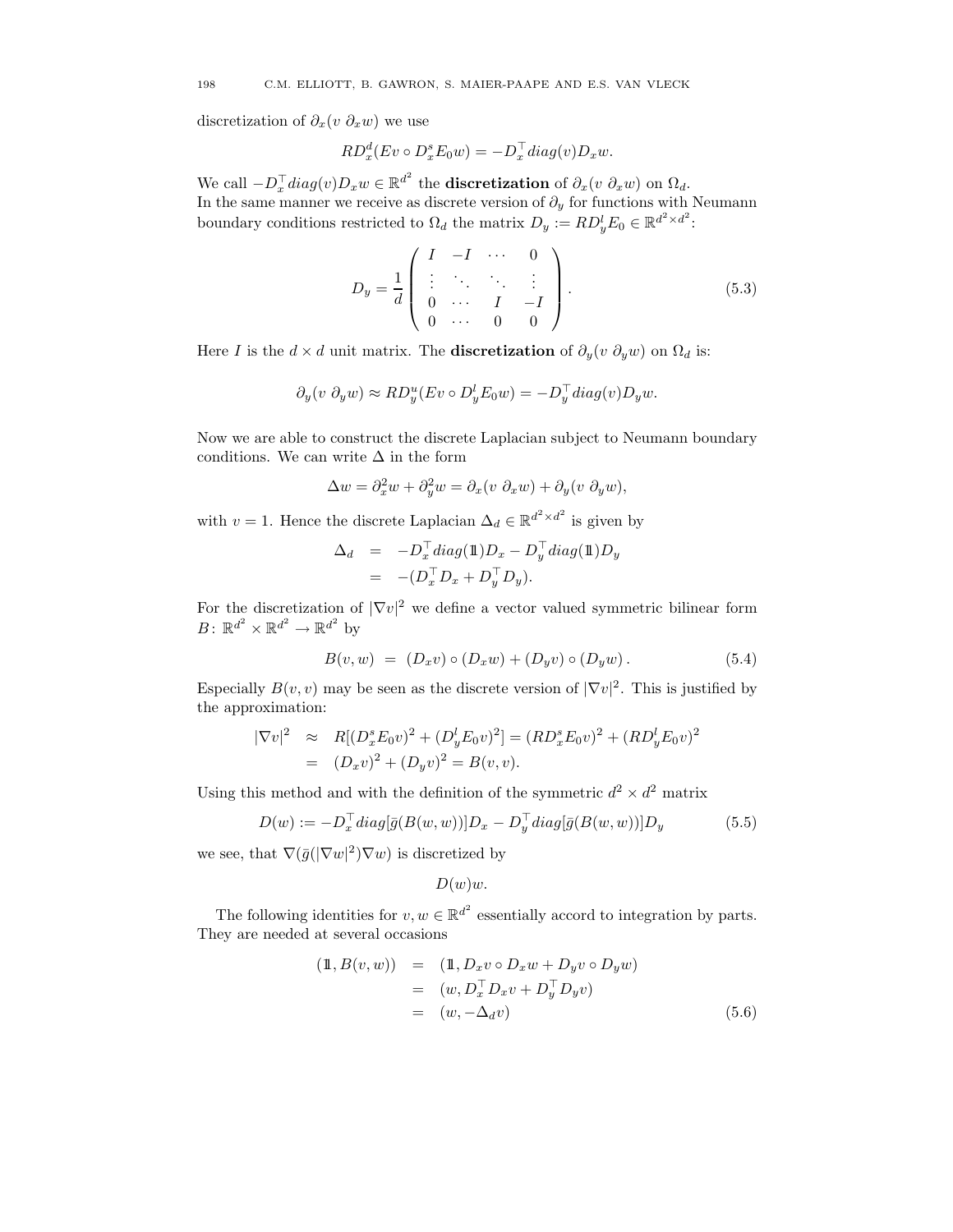$$
\begin{array}{rcl}\n(\mathbb{1}, \bar{g}(B(v, v)) \circ B(v, w)) & = & (\mathbb{1}, \bar{g}(B(v, v)) \circ [D_x v \circ D_x w + D_y v \circ D_y w]) \\
& = & (w, D_x^\top [\bar{g}(B(v, v)) \circ (D_x v)] \\
& + D_y^\top [\bar{g}(B(v, v)) \circ (D_y v)]) \\
& \stackrel{(5.5)}{=} & (w, -D(v)v)\n\end{array} \tag{5.7}
$$

$$
\begin{array}{rcl} (\mathbb{1}, g(B(v, v)) \circ B(v, w)) & = & (\mathbb{1}, B(v, w) + \bar{g}(B(v, v)) \circ B(v, w)) \\ & = & (w, -\Delta_d v - D(v)v) \end{array} \tag{5.8}
$$

We also need:

$$
B(v, v) \circ B(w, w) - B(v, w)^{2} = [(D_x v) \circ (D_y w) - (D_x w) \circ (D_y v)]^{2}. (5.9)
$$

Further we deduce from  $D_x 1 \! 1 = D_y 1 \! 1 = 0$ :

$$
\Delta_d \mathbb{1} = 0 \quad \text{and} \quad D(v) \mathbb{1} = 0. \tag{5.10}
$$

For some technical reasons we need that the restriction of  $-\Delta_d$  on the subspace  $W = \{v \in \mathbb{R}^{d^2} | (\mathbb{1}, v) = 0\}$  consisting of functions with zero mass is strictly positive. To that end we note that the discrete Laplacian  $\Delta_d : \mathbb{R}^{d^2} \to \mathbb{R}^{d^2}$  with Neumann boundary conditions has the eigenvectors  $e_{mn}$ ,  $m, n = 0, ..., d - 1$ , given by

$$
(e_{mn})_j = \cos(m\pi x_j)\cos(n\pi y_j), j = 1, ..., d^2
$$
\n(5.11)

where  $(x_j, y_j)$  are the coordinates of a grid point  $z_j \in \Omega_d$ . The corresponding eigenvalues are

$$
\mu_{mn} = -\frac{4}{d^2} \left( \sin^2 \left( \frac{m\pi}{2d} \right) + \sin^2 \left( \frac{n\pi}{2d} \right) \right). \tag{5.12}
$$

Thus we have  $\mu_{mn} = 0$  for  $m = n = 0$  and otherwise  $\mu_{mn} < 0$ .

**Lemma 5.1.** For  $v \in W$  and some constant  $c_1 > 0$  we have:

$$
(v, -\Delta_d v) \ge c_1(v, v). \tag{5.13}
$$

*Proof.*  $-\Delta_d$  is symmetric, so we have an orthonormal basis of eigenvectors  $\{e_1, ..., e_{d^2}\}.$ We denote the corresponding eigenvalues according to  $(5.12)$  as  $\mu_i, i = 1, ..., d^2$ .

$$
-\Delta_d e_i = \mu_i e_i, \ i = 1, \dots, d^2.
$$

Ordering them to  $\mu_1 \leq \mu_2 \leq \ldots \leq \mu_{d^2}$  we get:  $\mu_1 = 0$ ,  $e_1 = 11$  and  $0 < \mu_2 \leq \mu_i$  for  $2 \leq i$ .

Suppose that  $v = \sum^{d^2}$  $\sum_{i=1} a_i e_i \in W$ . Now we immediately obtain:

$$
0 = (\mathbb{1}, v) = \sum_{i=1}^{d^2} a_i(e_1, e_i) = a_1
$$

and hence

$$
(v, -\Delta_d v) = \left(\sum_{i=2}^{d^2} a_i e_i, \sum_{i=2}^{d^2} a_i \mu_i e_i\right) \ge \mu_2(v, v).
$$

 $\Box$